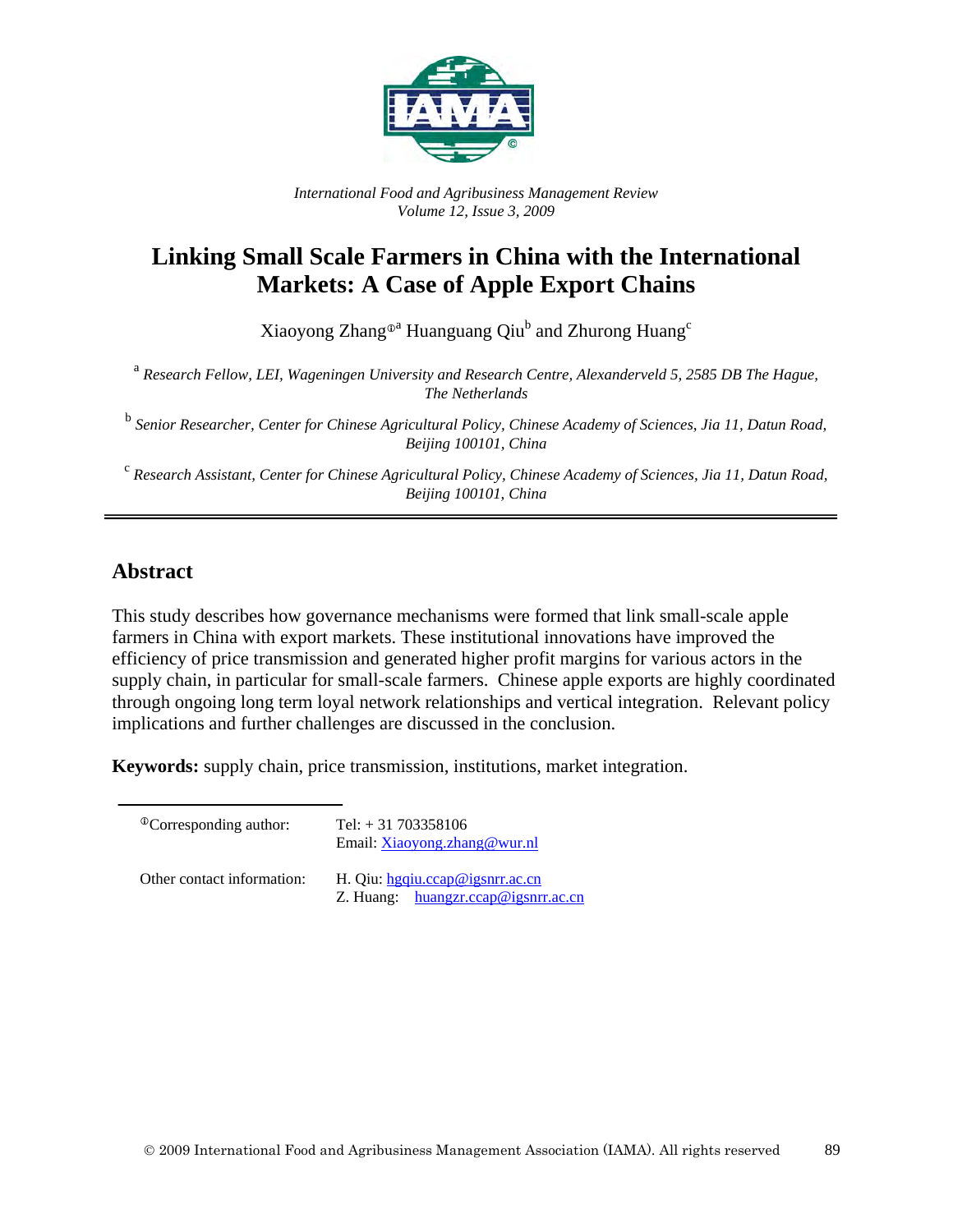### **Introduction**

In just two decades, China has made a remarkable leap from being a small apple producer to becoming the world's largest apple producer and exporter. In the early 1980s, China produced under three million tons of apples per year. By 2007, more than 42 percent of all apples produced in the world originated in China (FAO, 2008). Due to its rapid expansion of apple orchards in the late 1980s, notably in Shandong and Shaanxi provinces, China is now the leading player with a 13.5 percent share of the global apple exports by volume; ahead of other apple exporters such as Italy (10.4 percent), Chile (10.3 percent), France (9.2 percent) and the US (8.8 percent)( UN COMTRADE, 2007). But the value of China's exports ranked fourth behind Italy, France and the US, since China's apples sell at lower prices in international markets.

China has been able to connect millions of small-scale apple producers at one end with modern sophisticated western consumers at the other. Policy makers and agribusiness managers in economies where there are many small-scale agricultural producers might benefit from China's experiences. They show that small scale farmers can be integrated into a modern supply chain. This helps address the ongoing debate about whether small scale farmers can ever be and how they might be part of a modern supply chain. Prior research by Elizabeth, et al. (2000) and Dolan and Humphrey (2001) suggested that small farmers tended to be excluded from the modern marking chains. Other studies showed that the emergence of modern supply chains produced increased interaction between buyers and small farmers in developing countries (Dries, et al, 2004; Maertens and Swinnen, 2006; Huang et al, 2008). To mitigate the possible negative impacts of modern market development on small farmers, several recent studies showed that farmer cooperatives, that government interventions restraining purchasing powers, and that increased farm contact were all ways of improving small farmers' market involvement and bargaining powers (Gibbon, 2003; Gulati et al., 2006; Devesh and Thorat., 2008). For instance, Roy and Thorat (2008) showed using a unique success story, that of the Mahagrapes, how farmer cooperative partnerships could successfully combine collective action and public private / partnerships. They found that smallholder Mahagrapes farmers included in the process were able to consistently meet market standards and benefitted from significantly higher incomes. This implies that the model may be scaled up.

The paper focuses on the development of the apple export chain in Shandong province in general and on the vicinity of Qixia city in particular. The Shandong region accounted for half of China's total fresh apple exports and the area around Qixia provided most of the apples exported from the Shandong region.

The paper is organized as follows. Section 2 introduces the methodology and data used. Section 3 positions the apple industry in the broader context of a changing institutional environment in China. This is followed by section 4 in which a set of issues relevant to the apple industry are presented. In section 5 the apple export chains and their related institutional arrangements are mapped out. Section 6 follows with a description of the mechanism for governing the chain. The paper concludes with a set of policy implications and a description of the challenges ahead.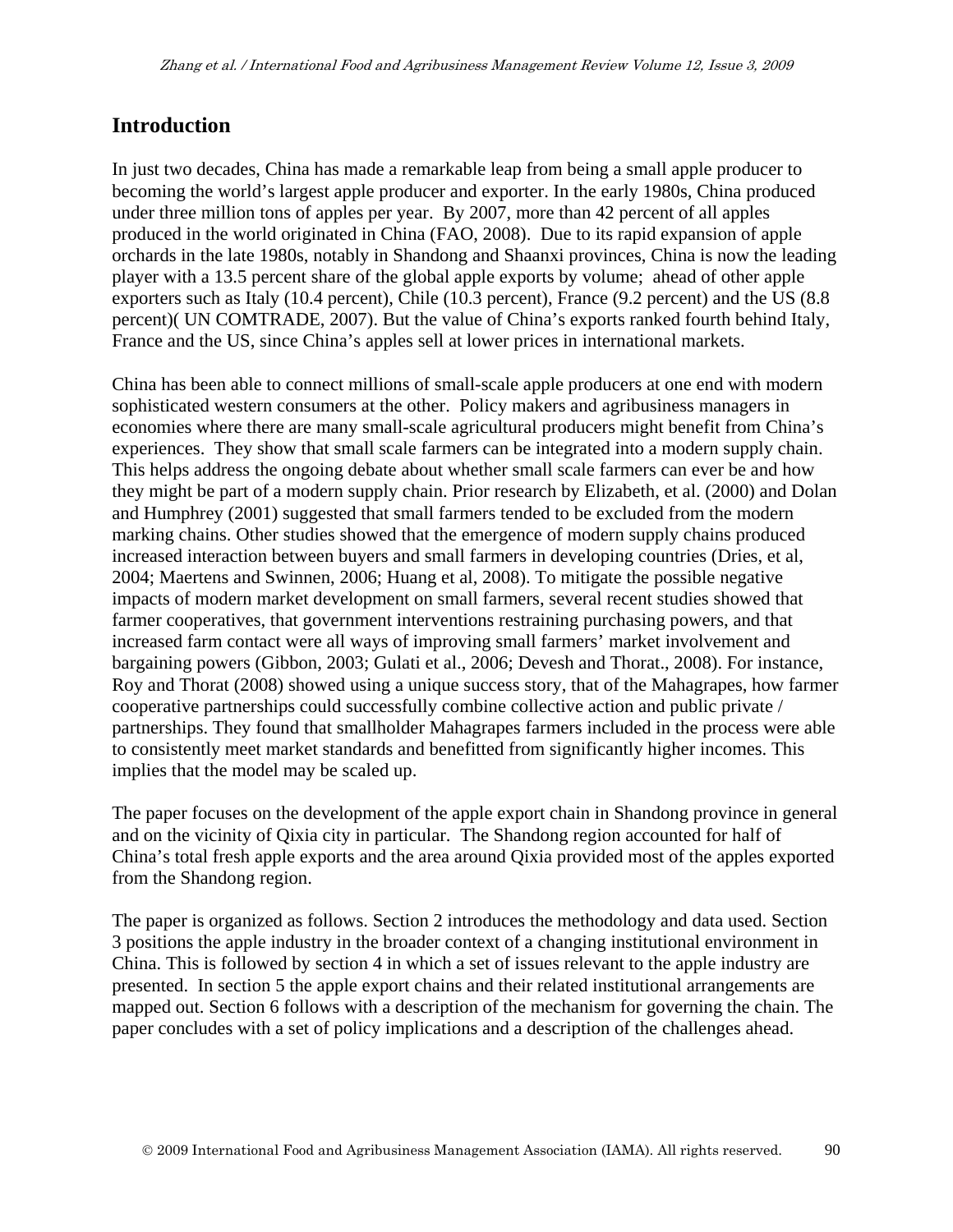# **Methodology**

Two qualitative research techniques were applied in this study: focus group discussions, and individual in-depth interviews. In the focus group discussions groups, five to 12 selected individuals discussed a range of topics with the conversation moderated by a facilitator. The individual in-depth interviews were 'an unstructured personal interview[s] which use[d] extensive probing to get a single respondent to talk freely and to express detailed beliefs and feeling on a topic' (Webb, 1995). Advantages and disadvantages of group versus individual interviews have been discussed extensively (Crabtree and Miller, 1993; Stokes and Bergin, 2006). While focus groups are more applicable to wide-ranging exploratory research, individual interviews allow probing the respondent for underlying motivations and feelings (Malhotra, 1999; Hennink, 2007). Thus using both techniques helps achieve a broad overview and detailed understanding of the issues discussed (Stokes and Bergin, 2006; Gellynck and Kűhne, 2008).

The combination of two research methods in this research let us gain substantive insights into the pattern of the apple chain from the perspective of the participants themselves. The focus group discussions were applied to apple growers while in-depth interviews were applied to other actors at different stages of the apple chain. Table 1 provides the profiles of the two research techniques used for this study.

| $\mathbf{r}$<br><b>Methods</b> | <b>Regions</b>                   | <b>Numbers of</b> | <b>Chain actors</b>        |
|--------------------------------|----------------------------------|-------------------|----------------------------|
|                                |                                  | respondents       |                            |
| Focus group 1                  | Qixia, Shandong                  | 8                 | Producers                  |
| Focus group 2                  | Qixia, Shandong                  | 6                 | Producers                  |
| Focus group 3                  | Rongcheng, Shandong              | 12                | Producers                  |
| In-depth interview             | Netherlands                      | $\overline{2}$    | Importers                  |
| In-depth interview             | Netherlands                      | $\mathbf{1}$      | packing equipment supplier |
| In-depth interview             | Qixia, Rongcheng and<br>Shandong | 4                 | <b>Exporters</b>           |
| In-depth interview             | Qixia, Shandong                  | $\overline{2}$    | Collectors                 |
| In-depth interview             | Qixia, Shandong                  | $\mathbf{1}$      | e-auctioneer               |
| In-depth interview             | Qixia, Shandong                  | $\overline{2}$    | Producers                  |
| In-depth interview             | Qixia, Shandong                  | 3                 | policy makers              |

Table 1. Description of participants in focus group discussions and in-depth interviews along the apple chain

The guidelines for focus group discussions and in-depth interviews were developed based on literature reviews of global commodity chains and the authors' extensive field experience in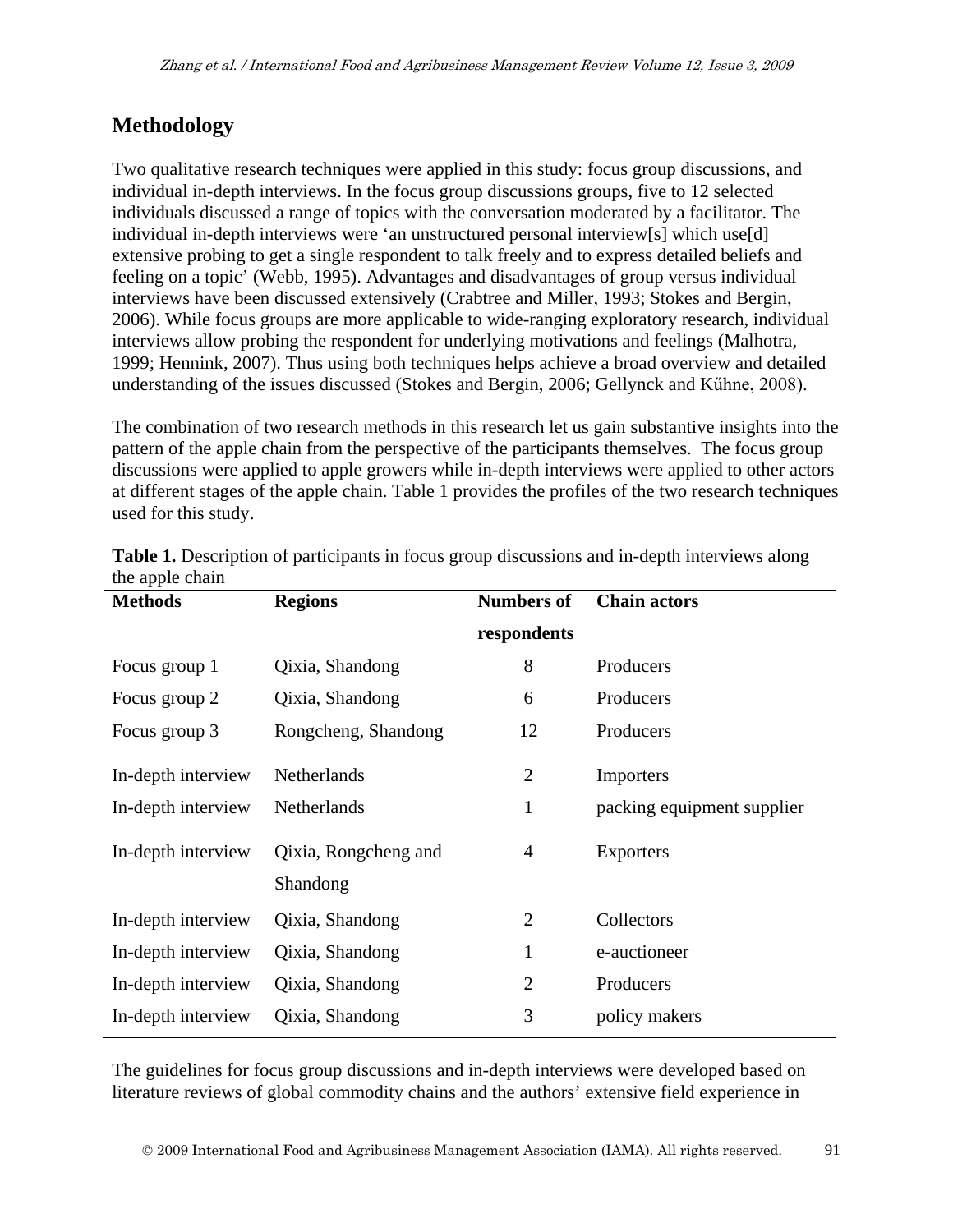China. The central topic for producers' group discussions was understanding how producers were linked with export chains. These discussions also sought clarification on the reasons producers participated in certain ways, what the external influencing factors were in making their choices, and what the consequences were for the producers' choices. The focus group interviews were carried out in July, 2008. All sessions were audio-taped and the researchers recorded notes. After each session, the data were verified among the research team and transcribed.

The in-depth interviews for other chain actors covered sector characteristics, changes and development along the chain, chain governance, etc. The questions asked were formulated based on reviews of global commodity chains and the authors' extensive field experience in China. They were then fine tuned based on consultations with several horticultural chain experts in China and in the Netherlands. The questions were then translated into Chinese. The interviews in the Netherlands were conducted in February and March, 2008. The data collection in China was carried out during July 2008.

### **The Enabling Environment**

The Chinese economic reform started with an institutional change called the 'Household Responsibility System (HRS).' This started in the early 1980s. It tore down the commune based production system and restored individual household units as the primary production framework (Lin, J, Y., 1987 and 1988). The first impact of this reform was felt by the apple industry of Shandong in 1984. That year, collective apple orchards were distributed to individual households and each became responsible for its own apple production. In the same year, the marketing of apples was also liberalized. The government no longer imposed price control, and private traders were allowed to enter or leave the apple market without restriction or outside control. At the time apples were a luxury product in China with high prices and limited supply. Consequently farmers planted additional apple trees during that period. Qixia, the most famous apple growing region in China, doubled the size of apple orchards in 1984. This expansion was encouraged by the Chinese Ministry of Agriculture (MoA) which defined Qixia as one of the Quality Apple Production Bases, and provided 2 million yuan in subsidies for the purchase of young apple trees and additional incentives.

China's entry into the World Trade Organization (WTO) in 2001 was another significant event for the apple industry. By this time the apple trees planted in the middle of 1980s and early 1990s were in full production. Chinese apple markets were no longer in short supply and new markets were required to keep the price of apples up. The potential for increased trade provided an incentive opportunity for seeking out these markets.

Another change in 2001 that had a major impact on the apple industry was the introduction of the pollution-free Food Action Plan by the Chinese government. This was instituted to address the demand for safe food and quality that were increasingly required by both domestic and international markets. The main objective of this plan was to establish a sound food quality and safety standard system in China within ten years. To promote the apple quality, and particularly to reduce the pollution due to pesticide use, apple production in Qixia was now required to shift towards producing safe food by adopting pest lighting, by promoting the use of organic fertilizers, and by minimizing the use of chemical pesticides. Under the plan, the Ministry of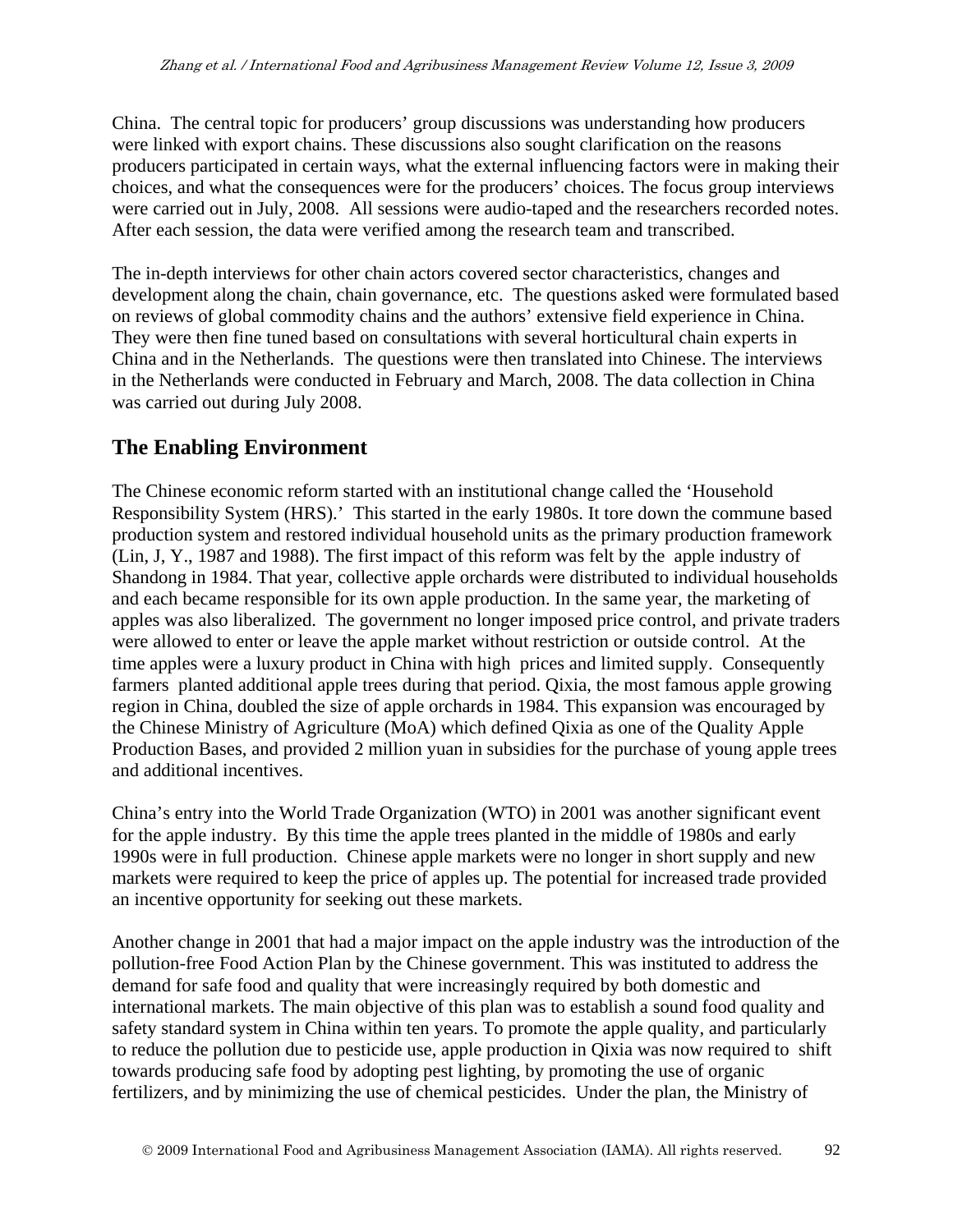Agriculture (MOA) certified most apple production regions in Shandong as 'Pollution-free Apple Demonstration Base' . Qixia's achievement in environmental protection was recognized in 2002 when the National Bureau of Environmental Protection classified Qixia as a National Ecological Demonstration Zone . As an Ecological Demonstration Zone, apple farmers in this area were required to reduce substantially their use of chemical fertilizer and pesticides, and to increase the use of organic fertilizer and biological methods to control disease and insects. Apple farmers now had an incentive to join this action because they were able to obtain higher apple prices by labeling their apples as being produced within the "National Ecological Demonstration Zone." In 2005 the first export company in Qixia achieved EurepGAP certification, enabling it to export to the EU. Since then, more companies were certified, in part because of encouragement from 2006 onwards by the provincial department of Finance in Shandong which provided subsidies equal to 40 percent of the cost of EurepGAP --the total cost of certification was 20,000 yuan of the 50,000 yuan. Some county governments provided additional subsides to companies. By 2008 most export-oriented companies in Qixia had obtained EurepGAP certificates.

#### *Farm Structure*

Qixia, the leading apple export region in Shandong, China, will be used as a case to illustrate how small in their production scale the Chinese apple farmers are in this section and how innovative Qixia farmers are in the next section.

Apples have been produced in Qixia for more than a century. It produces top quality apples on its hilly and mountainous landscape complemented by its suitable soil and weather conditions. Prior to the market liberalization in 1983, Qixia had 7,360 hectares of orchards producing 99,200 tons of apples. By 2007, Qixia's apple orchards covered 43,300 hectares and produced 8 million tons of apples.

According to our interviews with the local government and farmers, most apple orchards of individual household in Qixia ranged in size from 0.15 to 0.65 hectares. The large scale farmers with plots larger than 0.65 hectares accounted for 20 percent of the total production. These farmers had increased their production by renting additional hilly land from their village committees, or sub-renting land from other farmers. The middle-scale farmers had with plots averaging 0.4 hectares and accounted for 60 percent of the total production. The small-scale farmers with plots of 0.15-0.2 hectares produce the remaining 20 percent. Even the so-called large orchards in China were less than one hectare, which was very small in scale in comparison with orchards in other apple producing regions around the world.

Apple cultivation was more profitable than wheat and maize production in Shandong. For example, in 2006, the net profit for producing wheat, maize and apples per hectare of land in Shandong was 2010 yuan, 2460 yuan, and 23670 yuan, respectively (NDRC, 2007). Hence, apple farmers invested heavily in apple production, including investments in transportation machinery (tractors) and irrigation and spraying equipment. They also endeavored to improve the soil quality by applying more organic matter such as soya cakes , believing that good soil improved both the taste of and the productivity of the apple trees. The government's recent program, 'to adapt fertilizer application to soil conditions' also encouraged soil improvement efforts.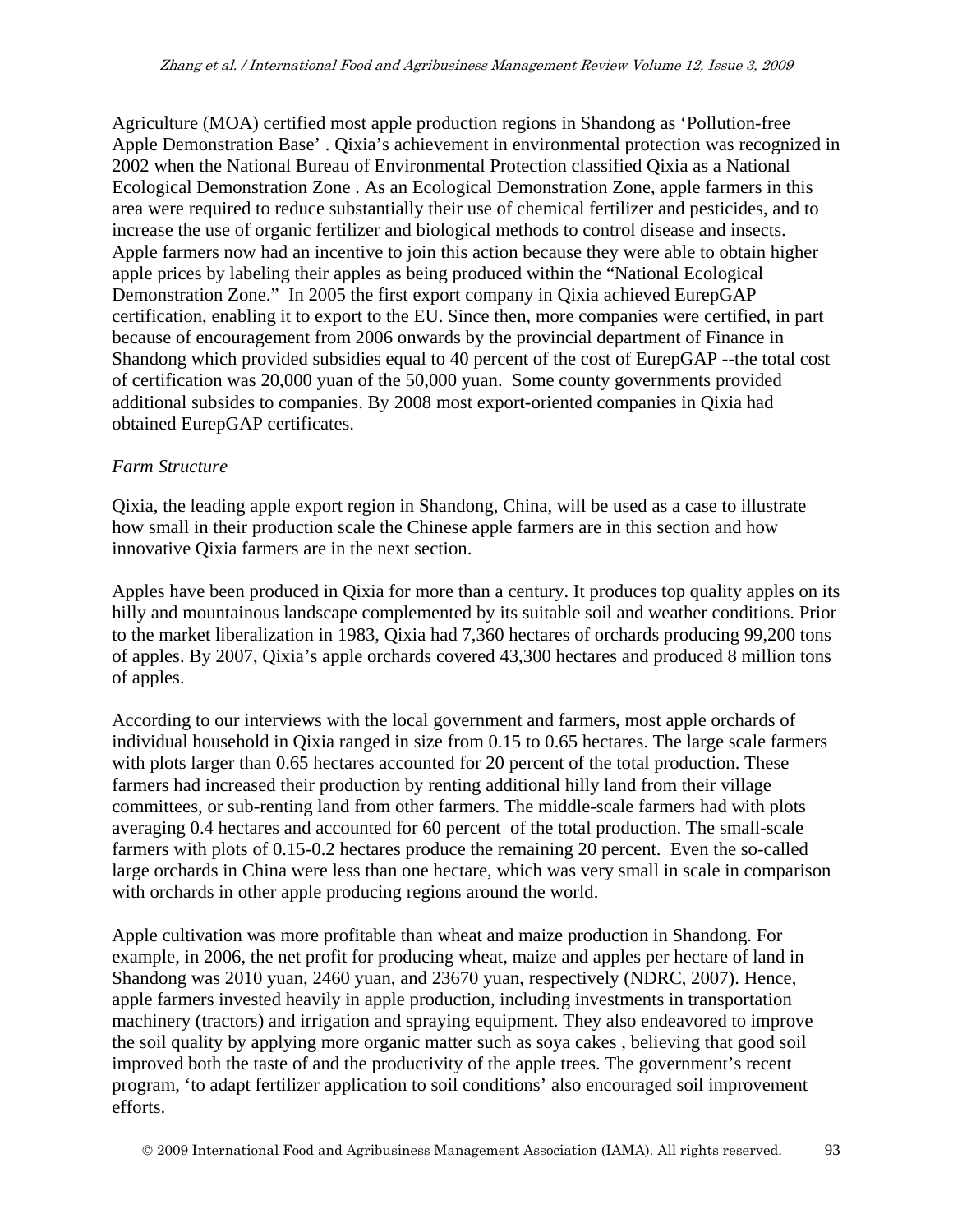#### *Technology Innovation*

Technology innovation played an important role in the development of apply industry in Shandong. This can be seen by noting that Qixia farmers were innovative in the adoption new apple varieties. In 1984, there were more than 60 apple varieties in Qixia, of which the most popular were Xiao Guo Guang (46 percent) and Green Banana (11.3 percent). Since then, the Fuji apples from Japan were introduced along with other shorter branch varieties. in the 1990's R&D researchers in Yantai (the region to which Qixia belongs) successfully introduced a series of Fuji-based varieties, such as Fuji2001, YanFu No. 1 and No. 3. These varieties were produced by cross-breeding Japanese Fuji with local varieties. By the end of 2007, the leading variety was Fuji series (80 percent), followed by Gala (11 percent) and New Red Star (6 percent).

Cultivation innovation is another success factor for Qixia's apple industry. In 1990, a special pruning technique aimed at stimulating flowering was adopted. This was later adapted in the rest of China. In 1993, experiments with the bagging of apples started. The paper bags greatly improved the quality, color, and surface shine of the apples, and reduced pesticide pollution content in the fruit. This labor intensive technology was formally adopted in 1996 in Qixia and has since reached an acceptance rate of 95 percent in Qixia.

In addition, improvement in storage facilities contributed substantially to providing high quality apples year-round. In 1984, there were only three cold storage facilities with total capacity of less than 10,000 tons. By 2006, there were more that 200 cold storage facilities with a total capacity of 360,000 tons. Some of these facilities used highly advanced atmosphere control systems.

#### *International and Domestic Market*

The main international markets for Chinese apples were South East Asia (Indonesia, Philippine, Singapore, Thailand) and the EU (Spain, France, NL and UK), where the EurepGAP certificate was required (recently renamed as GlobalGAP). In the UK the quality requirement (hardness and sugar contents) was higher than on the European continent. Chinese apples did not have access to the Japanese and the US markets due to phytosanitary restrictions. Chinese exporters indicated that the strictest apple export market in terms of phytosanitary requirements was Canada.

Chinese apple markets were influencing international apple market prices because it was such a large producer. Fewer apples entered international trade when supply was closer to domestic demand and more apples entered foreign markets when supply was larger than domestic demand. Consequently, international traders watched the Chinese markets closely.

Typically Chinese apples were cheaper than those of other countries. However, this was not the case in the harvest year 2007-2008 for several reasons: the appreciation of the Chinese yuan against the US dollar by 15 percent within a year, an increase apple procurement price at farm gate by 20-30 percent, plus a ten percent increase in packing material costs (such as paper and plastics). These led to Chinese apple prices almost equaling US prices in the South East Asian markets in 2007. Some Chinese exporters retreated from the EU markets as they lost price competitiveness. Meanwhile, they found that India was becoming a promising market for top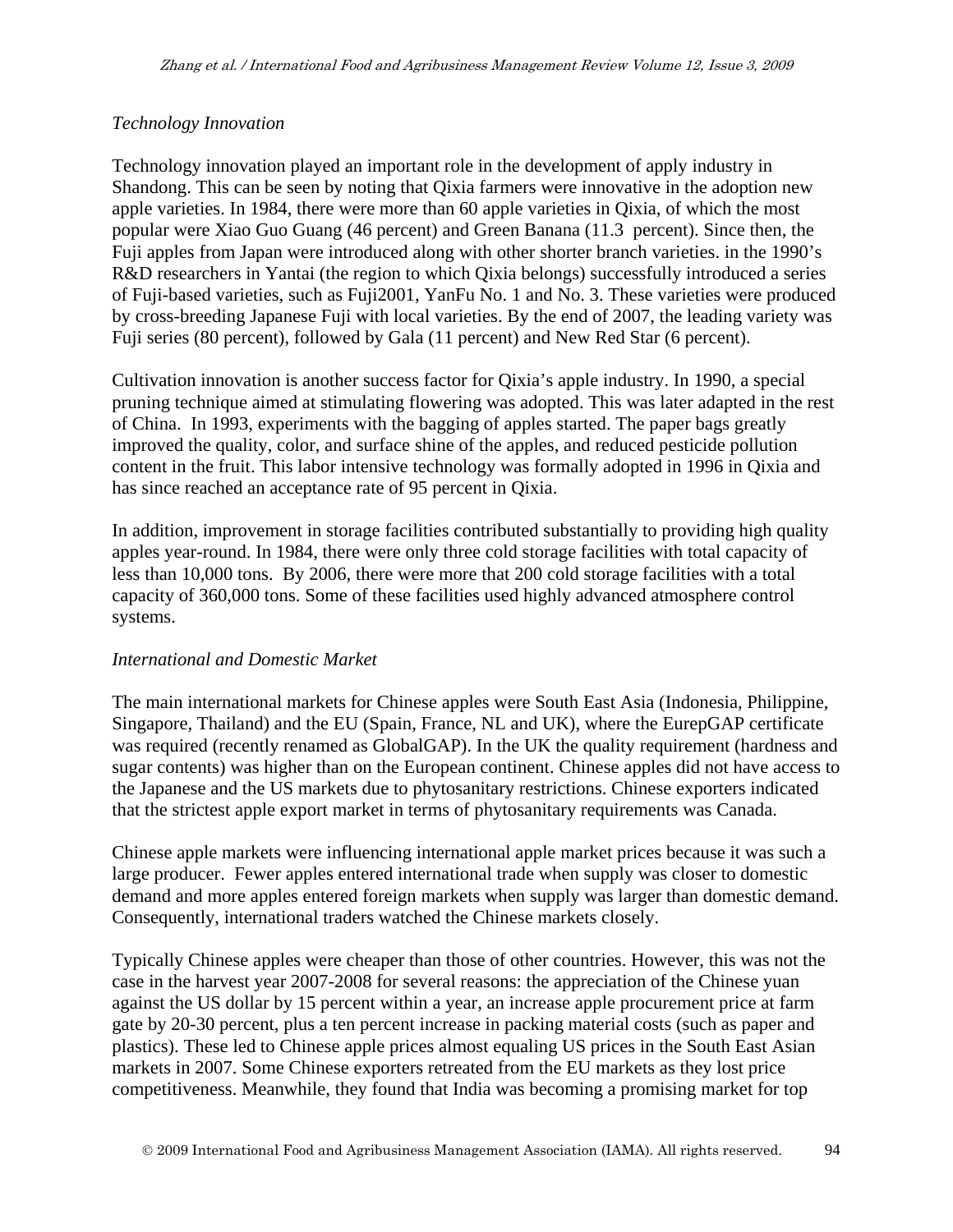quality Chinese Fuji apples and consumers there were willing to pay premium prices for high quality apples.

Export-oriented traders started selling apples in the Chinese domestic market in 2007 after retreating from international markets. To their surprise, they discovered that domestic markets were quite profitable, particularly for quality apples. It seems that the domestic prices are more responsive to the product's quality than the EU markets. The main destinations in domestic markets are supermarket chains and wholesale markets in Guangdong, Fujian, Shanghai and Beijing.

Domestic markets for apples function similarly to other horticultural commodity markets in China. In the 1980s and 1990s, many small-scale vendors collected apples in villages. More recently, the collectors increased their scale and used larger transport trucks. Farmers started to choose collectors with good reputation, in particular those who paid on time. Most farmers were still engaged in spot markets.

#### *Non-Tariff Measurements*

The EU applied an eight percent tariff from August through May and no tariff from April through July. The EU also had numerous other requirements. All exporters had to register their companies and their production bases (the location of the apple orchard is one example). In addition there were specific package requirements. All wooden pallets had to be steamed for more than 45 minutes at a temperature higher than 60 degrees Celsius. Thus the local China Entry-Exit Inspection and Quarantine Services (CIQ) required all facilities packaging apples for export be registered and had have video cameras installed so that the local CIQ could monitor and check the steam process via the internet. And paper boxes had to be glued; not stapled. Apples that varied more that 10 percent from the apple shape were rejected.

Some Chinese exporters described customs problems entering markets in North and South America. One incident occurred in 2006 when Mexican customs did not allow three containers from Shandong to pass through because of alleged quality controls deviations. Shipping these apples back to China was economically unviable, so they were destroyed near the harbor. The Chinese exporter claimed to have received only a vague explanation about the quality problem.

In 2008 Chinese apples could not enter the US or Japan. China had been negotiating the entry of fresh apples into the US since 1998. The Animal and Plant Health Inspection Service of the US Department of Agriculture had sent a list of over 300 concerns to the quarantine inspection agency of the Chinese government in 2003 and the Chinese government responded the next year. In 2008, the negotiations were still taking place.

#### *Price Formulation and Transmission*

#### **Price Formulation**

In normal production years, the early harvest which began in October saw a peak price peak of around 6 RMB per kg. This was due to apple traders and storage owners purchasing the best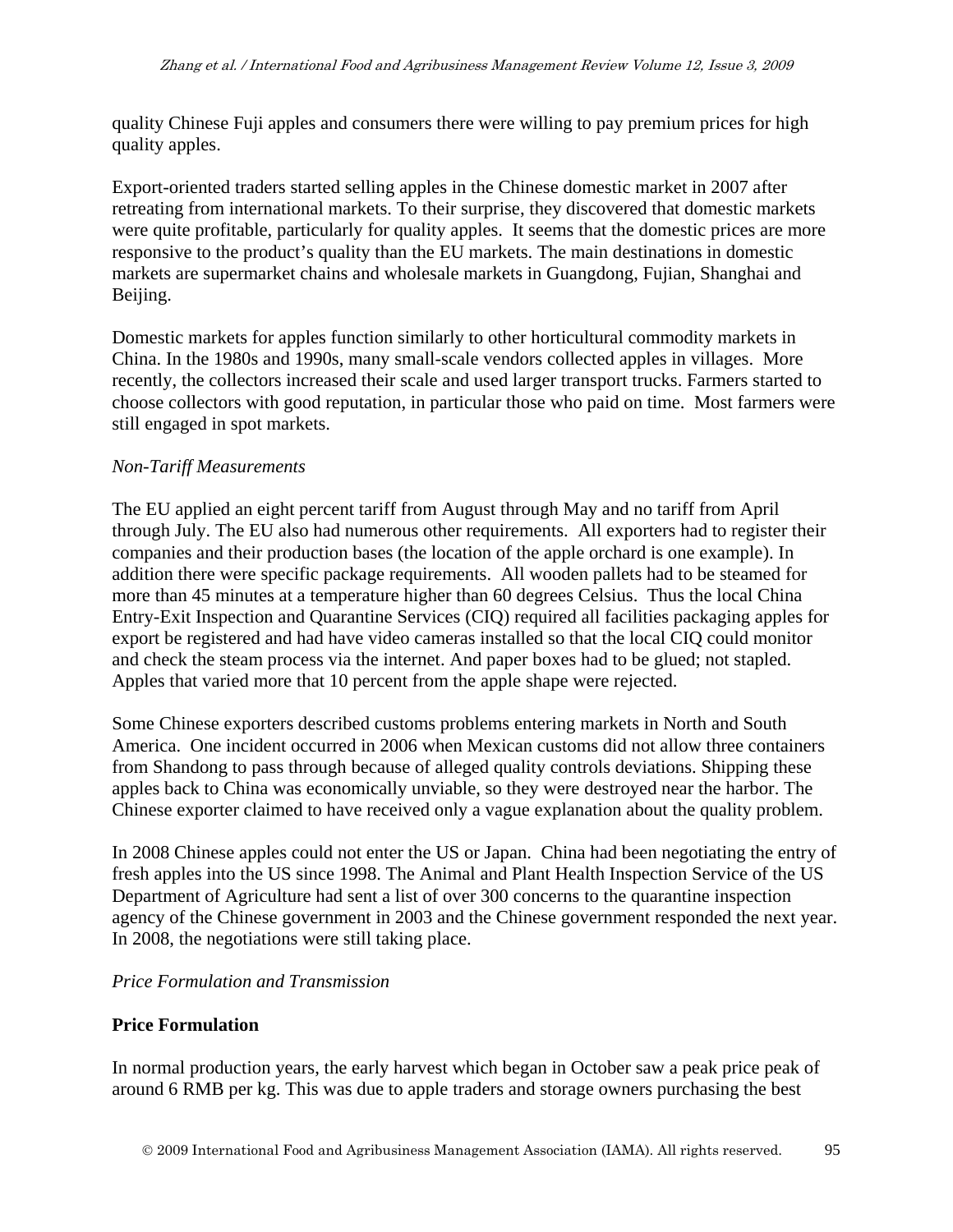apples. The prices dropped to around 5.4 RMB per kg during the following few months until the second peak around the Chinese new year (end of January or beginning of February) when the price level increased to about 6.4 RMB per kg (apple demand increases substantially at this period). In the spring, the prices would fall slightly and then peak again in June/July at the level of 7 RMB per kg. The last price peak occurs when the apples stored in cold storages begin to diminish in supply (for physical reasons, apple in those facilities can not be stored any longer), and thus apples stored at high cost in air controlled system enter the market. Apple prices in China fluctuated considerably in recent years, however. Every farmer and trader in China remembered the "dark" year of 2005 when the procurement prices at farm gate reached its lowest point –1.20 RMB (US\$ 0.15) per kg, as opposed to a good year like 2007 when the prices reached 5.6 RMB (US\$ 0.74) per kg.

The cost composition of the prices at different stages of the apple chains are as follow. Table 2 shows the price and costs of apples at the farm level. Table 3 shows the price and costs of apples at collectors' level. And Table 4 and 5 shows the price and costs of apples at exporters' level.

| <b>rative</b> . Apply prices and costs at the ratifiers rever in Kivib per nectare in 2007 |                           |                                 |
|--------------------------------------------------------------------------------------------|---------------------------|---------------------------------|
| <b>Items</b>                                                                               | <b>Costs and Values *</b> | <b>Note</b>                     |
| a. Fertilizer:                                                                             | 12,000 RMB                |                                 |
| b. Pesticides                                                                              | 9,000 RMB                 |                                 |
| c. Bags:                                                                                   | 15,000 RMB                |                                 |
| d. Irrigation:                                                                             | 3,000 RMB                 |                                 |
| e. Labor cost:                                                                             | 42,000 RMB                | of which 15,000 for hired labor |
| f. Total cost ( $a + b + c + d + e$ )                                                      | 81,000 RMB                |                                 |
| g. Harvest:                                                                                | $3,000$ kg, average 2.6   |                                 |
|                                                                                            | RMB per kg                |                                 |
| h. Total revenue: $(g * 2.6)$                                                              | 117,000 RMB               |                                 |
| i. Profit per hectare $(h - f)$                                                            | 36,000 RMB                |                                 |
| * LEuro equaled around 10 RMR in 2007                                                      |                           |                                 |

**Table 2.** Apple prices and costs at the farmers' level in RMB per hectare in 2007

Euro equaled around 10 RMB in 2007.

**Source:** field interviews, July 2008.

| <b>Table 3.</b> Apple prices and costs at the collectors' level in RMB per kilogram in 2007 |  |  |
|---------------------------------------------------------------------------------------------|--|--|
|---------------------------------------------------------------------------------------------|--|--|

| <b>Items</b>                                                                                                                                                                                                                                                                                                                      | <b>Costs and Values</b> | <b>Notes</b>                                      |
|-----------------------------------------------------------------------------------------------------------------------------------------------------------------------------------------------------------------------------------------------------------------------------------------------------------------------------------|-------------------------|---------------------------------------------------|
| a. Procurement price at farm gate                                                                                                                                                                                                                                                                                                 | 4.00 RMB                | grade 2 and grade 3 mixed                         |
| b. Costs of web netting, grading and uploading                                                                                                                                                                                                                                                                                    | 0.40 RMB                | if using paper carton,<br>adding another 0.30 RMB |
| c. Costs of transportation to storage facilities                                                                                                                                                                                                                                                                                  | 0.06 RMB                | within 50 km                                      |
| d. Storage cost                                                                                                                                                                                                                                                                                                                   | 0.40 RMB                | Until end of may next year                        |
| e. Total added costs ( $a + b + c + d$ )                                                                                                                                                                                                                                                                                          | 4.86 RMB                |                                                   |
| f. Sale Prices                                                                                                                                                                                                                                                                                                                    | <b>5.4 RMB</b>          |                                                   |
| g. Profit margin ( $f - e$ )                                                                                                                                                                                                                                                                                                      | 0.54 RMB                |                                                   |
| $\alpha$ $\mathbf{r}$ $\mathbf{11}$ $\mathbf{r}$ $\mathbf{r}$ $\mathbf{r}$ $\mathbf{r}$ $\mathbf{r}$ $\mathbf{r}$ $\mathbf{r}$ $\mathbf{r}$ $\mathbf{r}$ $\mathbf{r}$ $\mathbf{r}$ $\mathbf{r}$ $\mathbf{r}$ $\mathbf{r}$ $\mathbf{r}$ $\mathbf{r}$ $\mathbf{r}$ $\mathbf{r}$ $\mathbf{r}$ $\mathbf{r}$ $\mathbf{r}$ $\mathbf{r}$ |                         |                                                   |

**Source:** Field interviews, July 2008.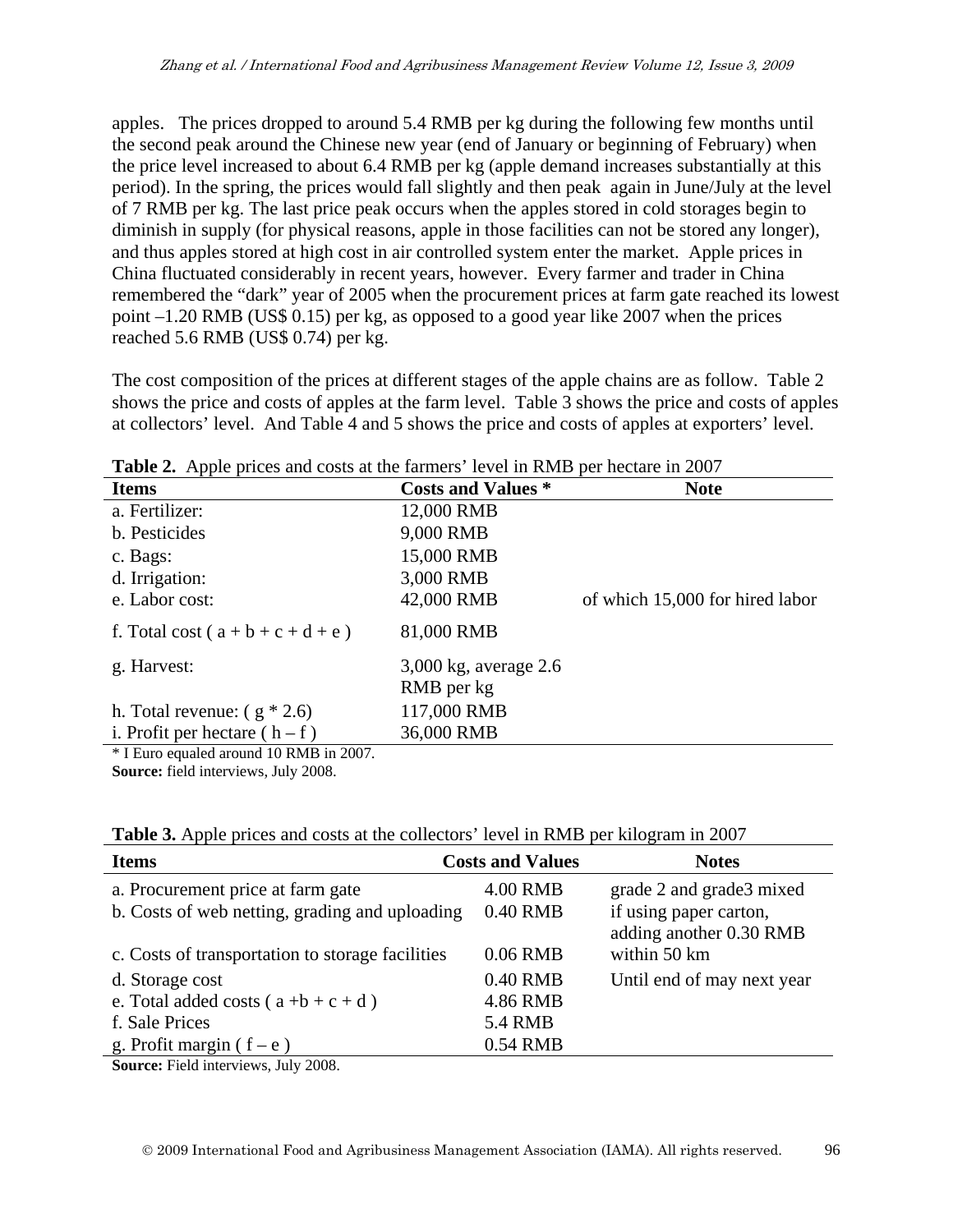| <b>Items</b>                  | Percentage |  |
|-------------------------------|------------|--|
| Apple procurement             | 75 %       |  |
| Labor                         | 4 %        |  |
| Customs/inland transportation | 3 %        |  |
| Pack material                 | 10 %       |  |
| Overhead                      | 8 %        |  |
| Total                         | 100 %      |  |
| _ _ _ _ _ _                   |            |  |

**Table 4.** Apple costs at the exporter' level in percent in 2007

**Source:** Field Interviews, July 2008.

**Table 5.** Apple price formulation along the supply chain: Grade 2 Fuji apples from China to EU in 2007 (unit: kg)

| <b>Stages of the Chain</b>             | <b>Added Value</b><br>(RMB) | <b>Market</b><br><b>Functions</b>                   | <b>Price</b><br><b>Formulation</b> | <b>Price</b><br><b>Accumulation</b> % |
|----------------------------------------|-----------------------------|-----------------------------------------------------|------------------------------------|---------------------------------------|
| Farm                                   | 4                           | Production                                          | $\overline{4}$                     | 20                                    |
| Local collection                       | 0,42                        | Sorting, grading,<br>web netting,<br>transportation | 4,42                               | 4                                     |
| Storage                                | 0,80                        | Cold storage, out<br>sorting, loss                  | 5,22                               | 5,2                                   |
| Export, leaving from<br>Qingdao harbor | 1,03                        | Inland transport,<br>inspection,<br>customs fee     | $6,25$ (FOB price)                 | 2                                     |
| Arriving at                            | 0,45                        | Sea fare,                                           | 6,7                                | 8,9                                   |
| Rotterdam harbor                       |                             | insurance                                           | (CIF price)                        |                                       |
| Import                                 | 1,77                        | Customs<br>cleaning, tariff                         | 9,47                               | 4,9                                   |
| Wholesale                              | 0,98                        | Storage cost,<br>profit margin                      | 10,45 (wholesale<br>price in EU)   | 47,75                                 |
| Retailing                              | 9,55                        | Transport, loss,<br>profit margin                   | 20                                 | Total: 100                            |

**Source:** Field interviews, July 2008.

The precise values for these items vary considerably across the growing seasons and regions. However, the data in the tables indicate the value distribution along the chain in addition to input-output analysis at the firm level. While China's apple market chain is very competitive, farmers have received much larger price margins (20 percent over what consumers pay at the supermarkets) compared with small farmers in other countries. For example, Doland, et al, (1999 and 2001) presented a detailed cost structure for African FFV export to the UK. Their results indicated that producer costs only account for 12 percent and 14 percent of the final prices for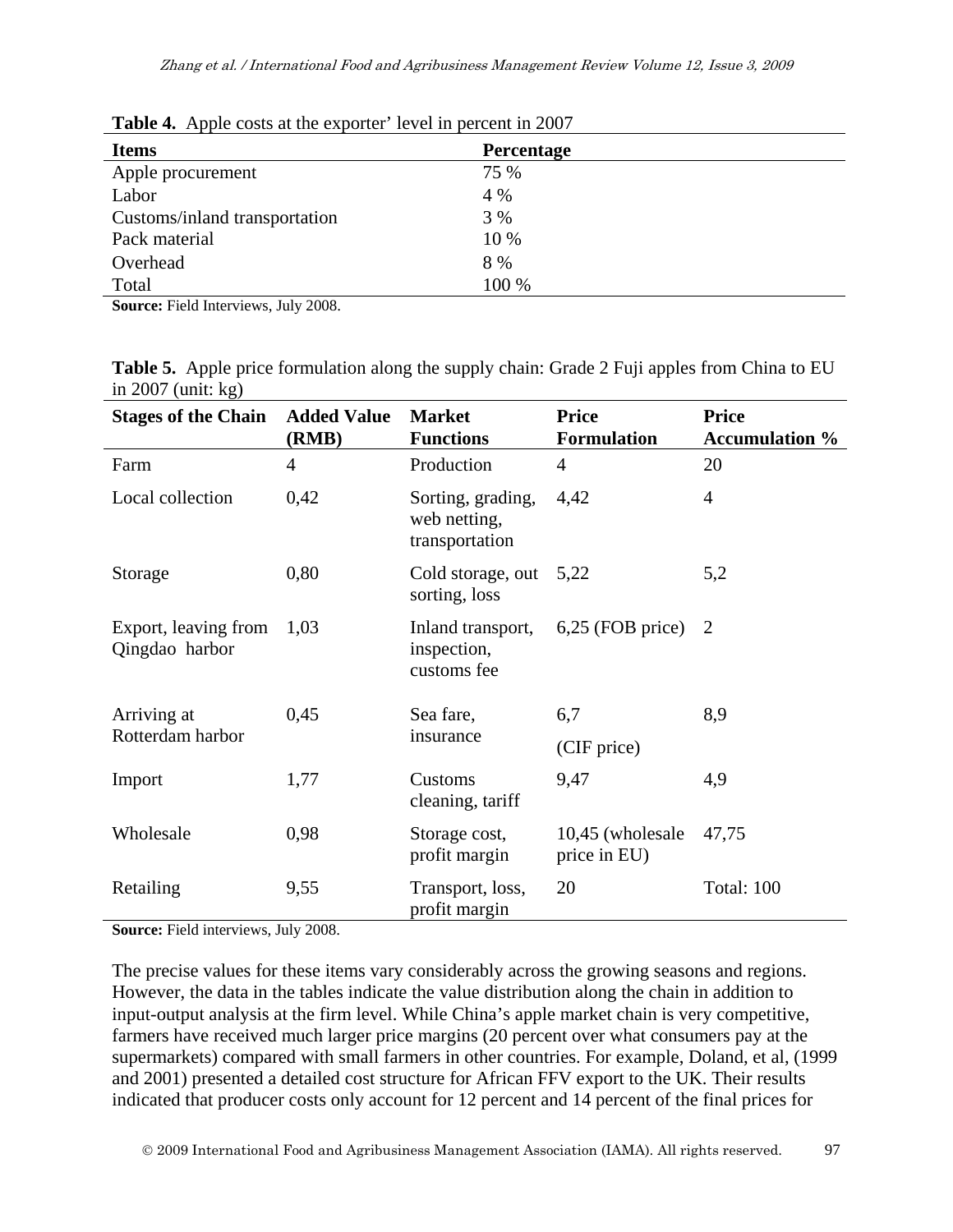Zimbabwe and Kenya, respectively. In keeping with their study, this research also found that the greatest margins in the final stages of the chain, or supermarkets.

#### **Price Transmission**

Compared to prices in five years ago, apple prices were transmitted incredibly quickly in Shandong. According to interviews, during the 2007 harvest season, Shandong farmers followed price changes at wholesale markets within their cities instantly using mobile phone and telephone. Price change information in the markets outside of their province, such as in Guangdong's wholesale markets nearly two thousand kilometers away from Qixia, were transmitted to apple farmers in Qixia within two days. Based on this price information and their own storage capacities, traders adjusted their procurement prices and quality requirements and informed local collectors of their prices (lower or higher) a day earlier. Local collectors also formulated their own judgments on price changes based on the degree of urgency from traders' buying orders.

Traders indicated that international price changes were transmitted immediately between China and international markets since most Chinese exporters had daily contact with their foreign importers. Even small traders in China knew of price changes in the international market within one week. This meant that Chinese exports were subject to volatility as exporters altered prices in order to stay competitive.

One's understanding of the volatility in prices is conditioned by one's exposure to the markets. Most apple farmers usually sell apples to traders/collectors within 40 days of harvest because they do not have storage facilities. This means they have a limited period in which they can respond to price signals. Only a small proportion of farmers rent storage facilities and so can market their apples throughout the year. In most cases, traders bear the market risks after the harvest season is over.

Their different perspectives meant that they had different understanding of events and hence what prices would be. In the 2006-2007 production year there was bad weather (frost) in some apple production regions in China, and traders were speculating that Chinese apple production would decrease in 2007. Hence, during the harvest season, traders and collectors were in competition to procure and store as many apples as possible. The prices traders paid farmers in 2007 were very high and farmers made large profits. Consequently in 2008 farmers expected good prices so attempted to improve both apple quality and quantity. However, traders had a different story. Their profits in 2008 were smaller because of the high prices they paid for apples in 2007 and the appreciation of RMB. Consequently they were looking at paying less for apples.

All farmers at the focus group discussions agreed that prices were not transmitted to them systematically. When the apple prices at the urban markets were higher, their farmgate prices were higher, but to a lesser extent. When the urban prices were lower, farmgate prices were much lower than the changes in the urban market. Farmers based this view of price on 40 days of price fluctuation following the harvest. After that period it was the traders who experienced the market price volatility. So, it was the exporters rather than the farmers who bore most of the price risks on the apple markets.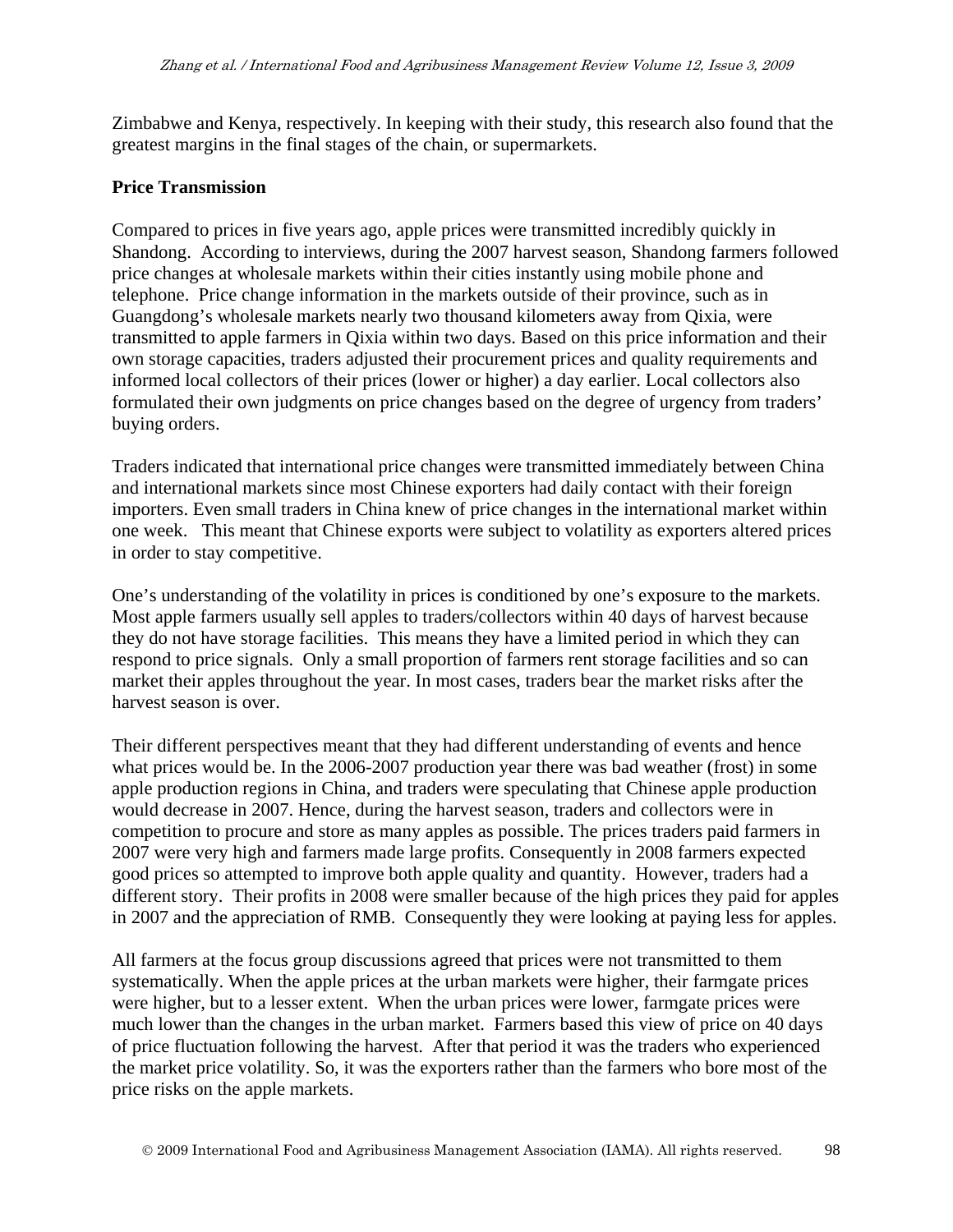#### *Consumer Preferences*

Fuji apples had a sweet taste, but more importantly their charming red color was highly valued, particularly in Asian countries. In 2007 the Chinese consumed 80 percent of Grade 1 Fuji apples while most exported apples were grade 2 and grade 3. Although premium apples were more expensive, the increasing middle class in provinces such as Guangdong and Fujian were willing to pay for these apples.

Generally speaking, in northern China, consumers prefer big apples while in the southern part of China they like smaller apples, and Shanghai consumers often choose middle sized ones.

India is becoming one of the most important markets for Chinese apples as Indian consumers willing paid for top quality, heavy red Fuji apples even though the Indian tariff on imports was raised from 40 percent to 80 percent in 2006.

In the EU markets, Spanish and French consumers also relished Fuji apples. Chinese traders reported, however, that EU consumers chose grade 2 apples since they have the same taste as grade 1 though they were less appealing color-wise.

# **Mapping Supply Chains and Institutions**

#### *Mapping Supply Chains*

Here again, we use Qixia as a case to illustrate the apple trade flow in Shandong. Qixia had 43,000 hectares of apple orchards in 2007 and produced 8 million tons of fresh apples (SBSP, 2008). Around 10 percent was exported to Southeast Asia, the EU and Russia, while the rest was earmarked for domestic consumption. The top quality apples went to big provincial cities, such as Guangzhou and Xiamen, while apples of lower quality went to cities in the counties. The Qixia apple flow chart and the percentages of the products marketed through different channels are shown in Fig. 1. It shows that the greatest tonnage of the apples (60 percent) is produced from the medium scale farms. A very small part of Qixia 's tonnage went to the processing industry. Although Qixia is the main apple exporting region in China, the largest portion of the tonnage of (90 percent) supplied the domestic markets.

There are various apple supply chains in Shandong. A supply chain picture of one Export Company actively involved in the EU market is illustrated in Fig. 2. The apple production in this chain was mainly carried out by its long term loyal farmers as well as by farmers connected through local collectors. These farmers were part of a cohesive area entity – their smallholdings were individually owned yet geographically connected to one another.

 The marketing function of the packing station was sorting and grading. Packaging materials, such as boxes and pallets, were produced in its own packaging factory. Exporters extended their control over various stages of the chain by owning a nucleus farm, a packing station and a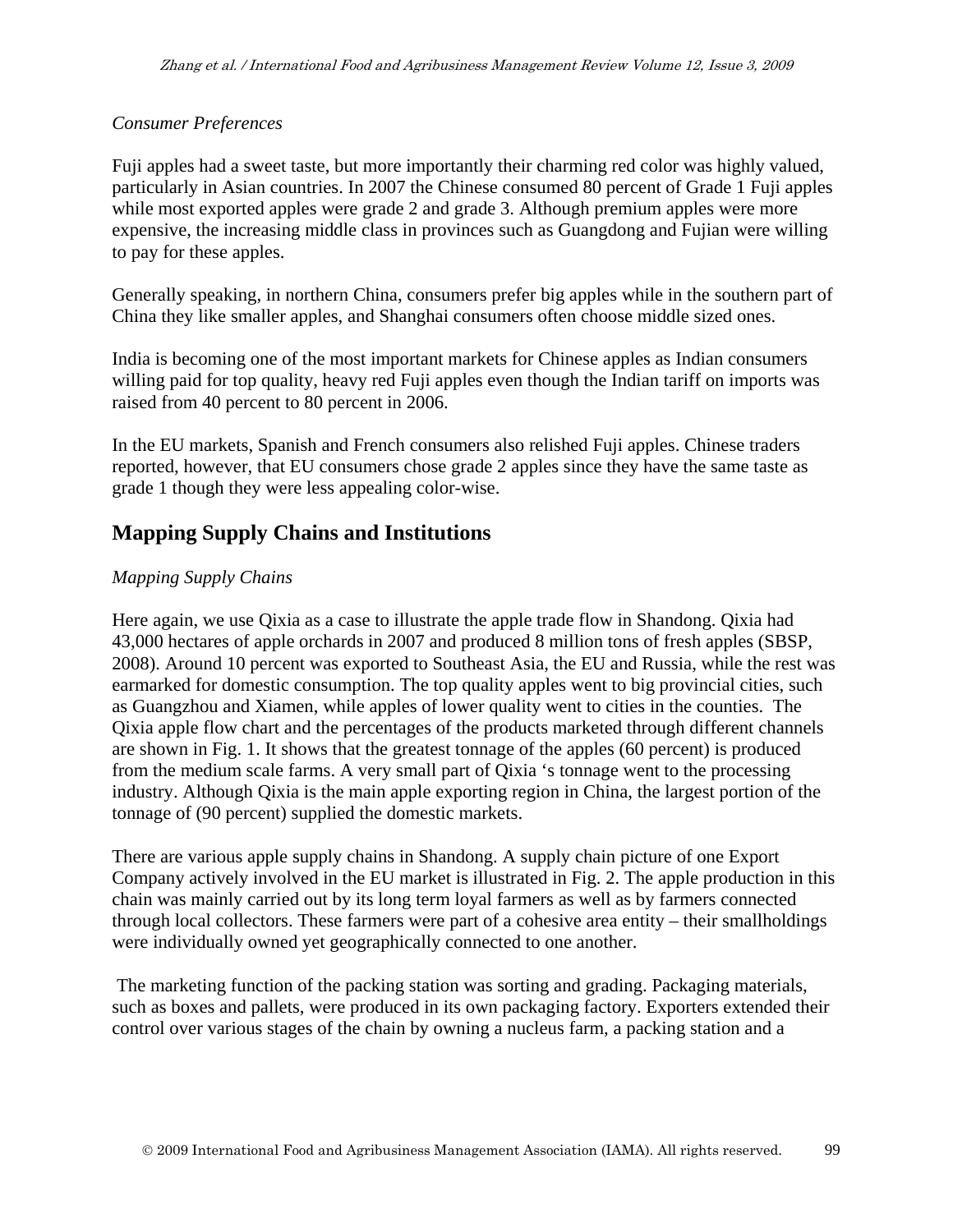



**Figure 2.** A case of Qixia apple Chain to EU markets

packing material factory. Since both Chinese government and EU regulations required that apple exporters register their orchards and packaging factories, it was efficient to centralize all of these processes. In addition to upward integration by the exporter, it also coordinated downward along the chain by setting up a joint venture with its long-term EU trading partner. This was a highly coordinated apple supply chain where all chain players were either vertically integrated or shared persistent network relationships, with the exception of consumers at the end of the chain, where a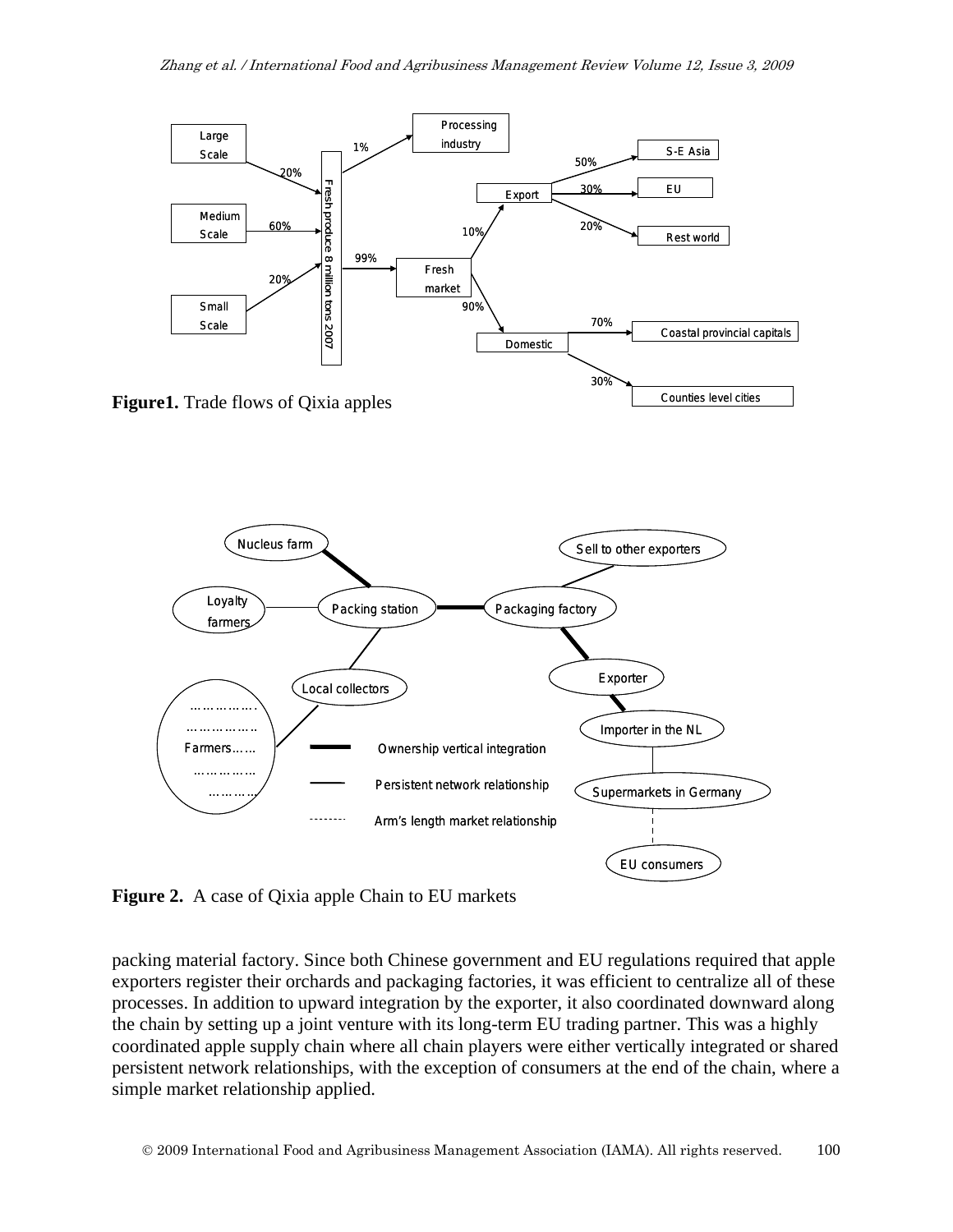#### *Mapping Institutions*

A wide range of public and private institutions affected apple chains. Institutions which were critical to each phase of the apple export chains are identified in Table 6.

At the production stage, land tenure was the central issue. When collective land was equally distributed among villagers in the 1980's, land tenure was guaranteed for 30 years. Due to decent income from apple production and the exemption of governmental land taxes since 2003, capable farmers were requesting more land.

- Farmer cooperatives were allowed to be involved in apple production under the newly adopted Cooperative Laws
- The China Entry-Exit Inspection and Quarantine Services (CIQ) at local level frequently inspected fields and orchards.
- In some cases importing markets required that private institutions be involved in apple production, such as EurepGAP when apples were to enter the EU markets.
- Packaging materials was produced in factories certificated by the CIQ to guarantee food safety and meet phytosanitory requirements.
- Workers at the factories enjoyed certain welfare and working conditions according to new Labor Law requirements in China.
- Some traders were considering applying for certificates in corporate social responsibility as encouraged by importers.
- Quality control schemes, such as HACCP, were also prevalent.
- All export companies and their orchards were registered and checked by the local CIQ in China, except for those exporting to Canada. The companies were registered at provincial CIQ level, an indication of a more demanding requirement. When apples are ready for export, CIQ tested a sample of every shipment. Customs checked the consistence between the customs paperwork and the products.
- Both the EU and China had clear standards set for apple grades to ensure quality. Most traders had their own private standards which were stricter than compulsory standards.
- Food safety laws protected consumers' health.
- Preferences of consumers around the world varied and these differences were often difficult to address.

|              | <b>Production</b>  | Packaging      | <b>Trade</b>         | <b>Consumption</b> |
|--------------|--------------------|----------------|----------------------|--------------------|
| Public       | Cooperative        | Labor Law      | Customs              | Food Safety Laws   |
| Institutions | Law                |                |                      |                    |
|              | <b>Land Tenure</b> | <b>CIQ</b>     | <b>CIQ</b>           |                    |
|              | <b>CIQ</b>         |                | WTO/ Bilateral       |                    |
|              |                    |                | agreement            |                    |
|              |                    |                | Compulsory standards |                    |
| Private      | EurepGAP/          | Social         | Private standards    | Cultural           |
| Institutions | GlobalGAP          | Corporate      |                      | preference         |
|              |                    | Responsibility |                      |                    |
|              |                    | <b>HACCP</b>   |                      |                    |

#### **Table 6.** Mapping institutions along the apple export chains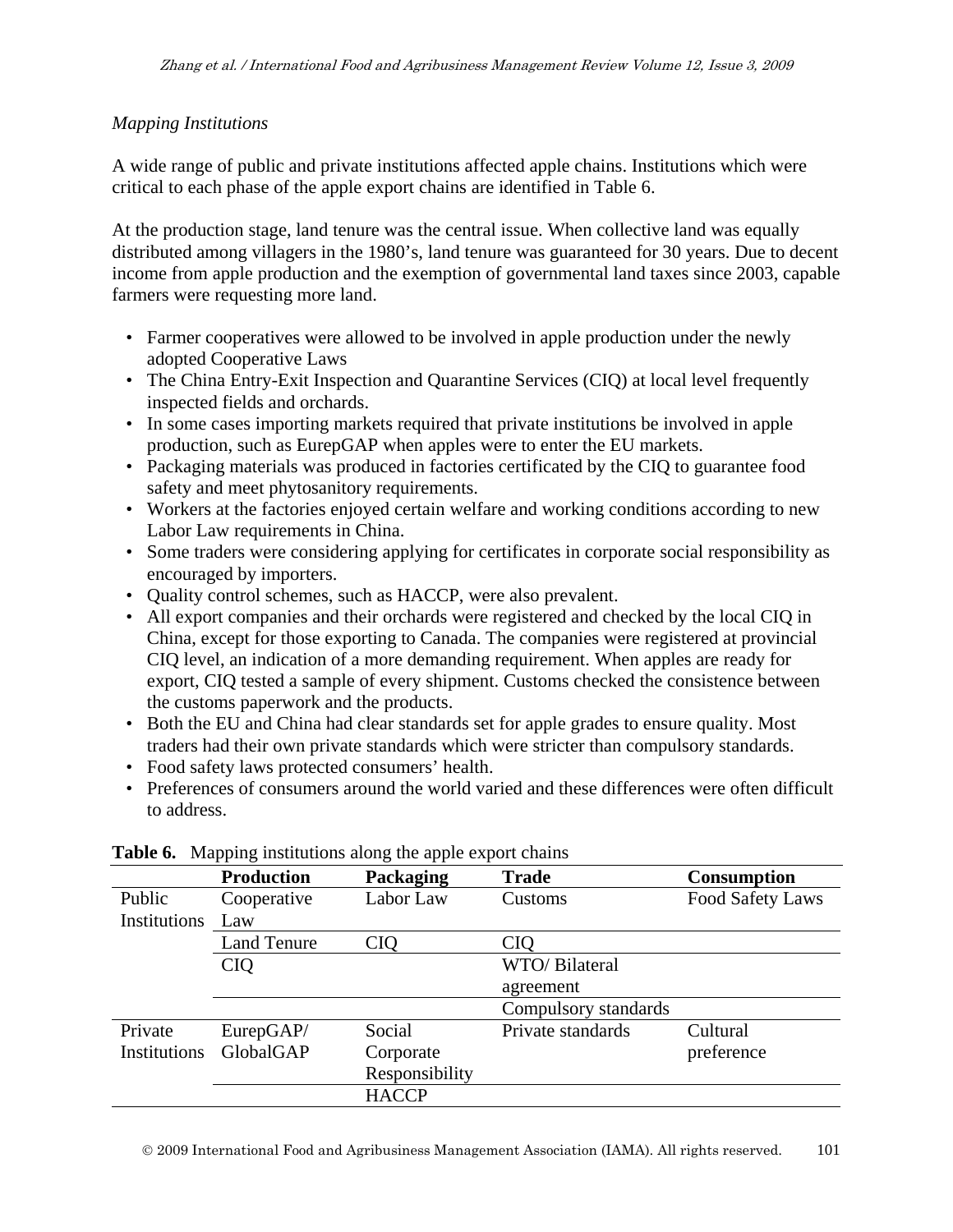### **Chain Governance Mechanism**

We use the term "chain governance" to denote the ways in which activities along the chain are coordinated, such as how the process is specified and how standards are enforced and monitored. Since the linkage between small-scale farmers and modern traders was the bottleneck for the apple chains, we were particularly interested in how small scale farmers were integrated in the apple export chain so we will describe this in greater detail than governance relationships in the rest of the chain.

Export companies were the leading firms in the apple export chain and used their power structure the apple chains. Five modes of relationships with farmers were identified using the interview data. Each is now described separately.

#### *Mode 1: Multi Party Networks*

Exporters signed agreements with village committees to support apple production in the village and purchase quality apples from village farmers. There were no prescribed agreements on apple prices and quantities. In order to help improve the apple quality exporters hired technical consultants from township extension stations to advise villagers with pesticide and chemical uses. About 5 to 10 times a year these consultants offered apple farmers field management courses. Exporters procured top quality apples by offering higher prices than the prices offered by other collectors. Exporters selected the villages based on the scale of the village orchards, purity of varieties, taste and quality of apple, and open transparent communication relationships with the village committees.

#### *Mode 2: Preferred Farmers*

Exporters developed long term relationships with preferred farmers by continual cooperation over time. Exporters could have hundreds of preferred farmers. These farmers were selected based on mutual trust as well as geographic location: higher altitude regions with tasty apples were preferred. Exporters required that these farmers use particular fertilizer and chemicals. In the end, exporters paid preferred farmers a higher price than the market price.

#### *Mode 3: Nucleus Farm*

Exporters often owned nucleus farms where they could demonstrate agronomic practices and provide training. A nucleus farm could be formed in several ways: (1) Export companies could lease collective orchard land from village committees where suitable soil and irrigation ensured quality apples; (2) The companies could acquire land from individual farmers by signing land tenure agreements with village committees. Exporters then employed village farmers to work on orchards (paid by salaries) and paid the village land rents annually (the village will then pay farmers); or (3) Exporters could lease land directly from farmers to establish their own orchards.

#### *Mode 4: Cooperatives*

Exporters would jointly register with farmers that they trusted as cooperatives. This was a step further than simply working with preferred farmers. The exporters joined the co-ops based on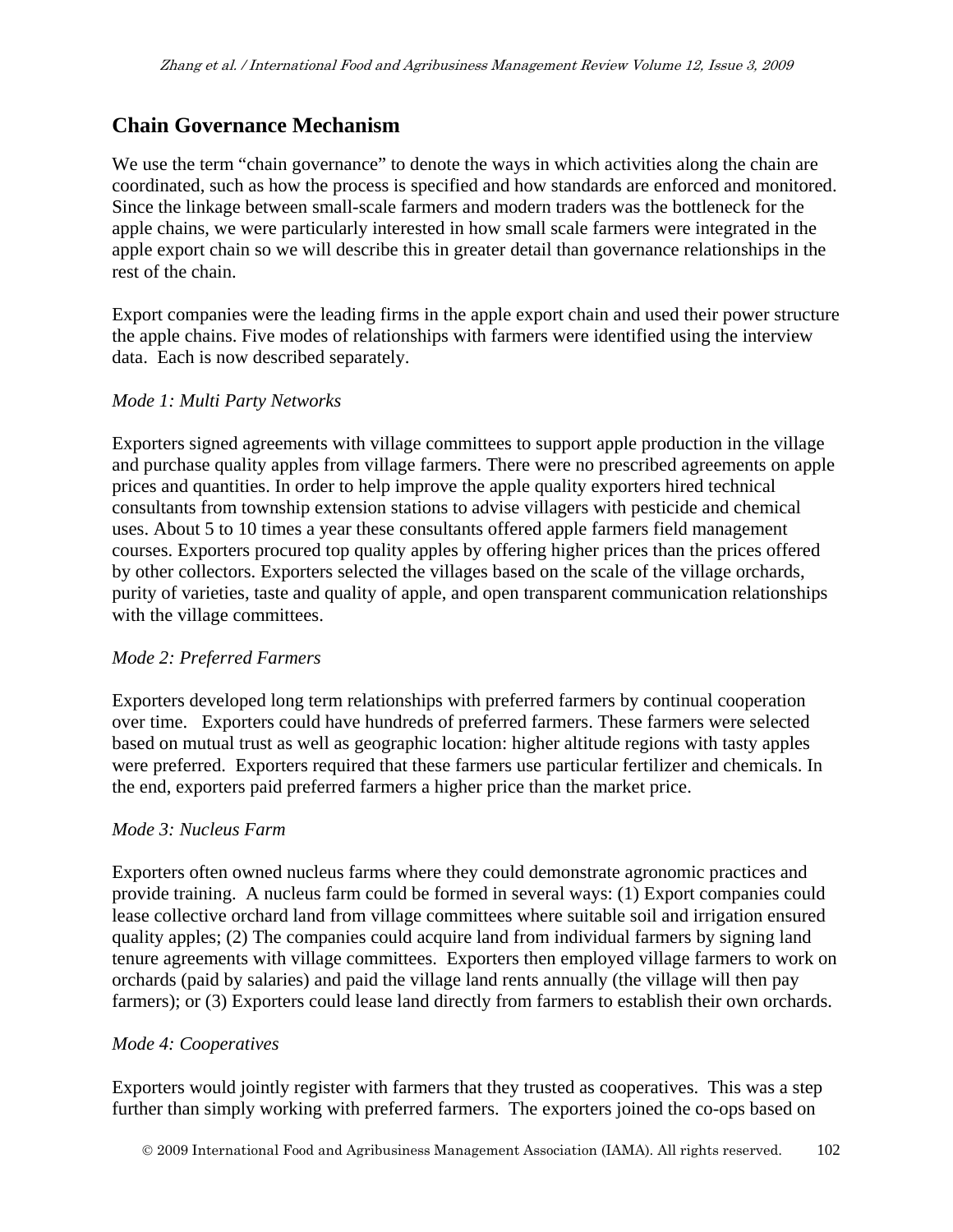the value of their cold storages and marketing capacity while the farmers join the co-ops based on their apple production. The farmers chosen had good reputations (that is, they were cooperative in terms of applying fertilizer and pesticide) and operated adjacent orchards. The farmers delivered their graded apples to exporters' cold storage without determining prices. The sale committees in consultation with farmers sold these apples in the markets. The exporters' storage and marketing costs were deducted from the apple revenues and the remaining funds were then distributed among farmers. The cooperatives also hired technicians to provide technological support to its farmers and help procure inputs so that the apple quality was constant.

#### *Mode 5: Contracting for Special Markets*

Written contracts were rarely used though informal contacts started when the exporter began advising farmers that they follow certain production practices. The survey only identified one case when a written contract was used. That time an importer had a special requirement for yellow-green Fuji apples rather than the normal red apples. The exporter signed detailed contracts with farmers one month before the harvest in which the quality, quantity, color and prices of apples was specified.

The governance relationships between apple farmers and their exporters under five modes are compared in Table 7. The comparison is in terms of their objectives, the co-ordination mechanism and the institutional environments. The first mode, the co-ordination of the multi party mode, was based on a wide network of exporters, village committees, farmers and extension staff. Through this network, exporters treated farmers' land as their 'orchards' and influenced farmers' production process in order to obtain a higher volume of top grade apples. The second mode, the preferred farmers scheme, was the result of mutual trust based relationships between farmers and exporters. The third mode, the exporters' owned nucleus farm served two purposes: to demonstrate practices to other farmers; and to satisfy export regulations which require orchard registration. The fourth mode, the formation of a cooperative by an exporter and farmers was done to maximize chain performance in both profitability and product quality. And the fifth mode, written contracts, was only used when the exporter desired a specific product. In the apple sourcing sector relational network based on trust and reputation was far more important than formal contracting.

| <b>Modes</b>              | <b>Objectives</b>                     | <b>Chain Co-ordinations</b> | <b>Institutional Environments</b> |
|---------------------------|---------------------------------------|-----------------------------|-----------------------------------|
| 1. Multi party<br>network | Getting more top<br>grade product     | network based               | Land tenure                       |
| 2. Preferred farmers      | Stable quality<br>suppliers           | Persistent Relationship     | Trust                             |
| 3. Nucleus farm           | Demonstration                         | Integration                 | Corporate law                     |
| 4. Cooperatives           | <b>Efficient</b> chain<br>performance | Equity-based                | Cooperative Law                   |
| 5. Contracting            | Specific demand                       | Specification contracts     | <b>Contracting Law</b>            |

|  | <b>Table 7.</b> Comparison of Governance Mechanism between Farmers and Exporters |  |  |
|--|----------------------------------------------------------------------------------|--|--|
|  |                                                                                  |  |  |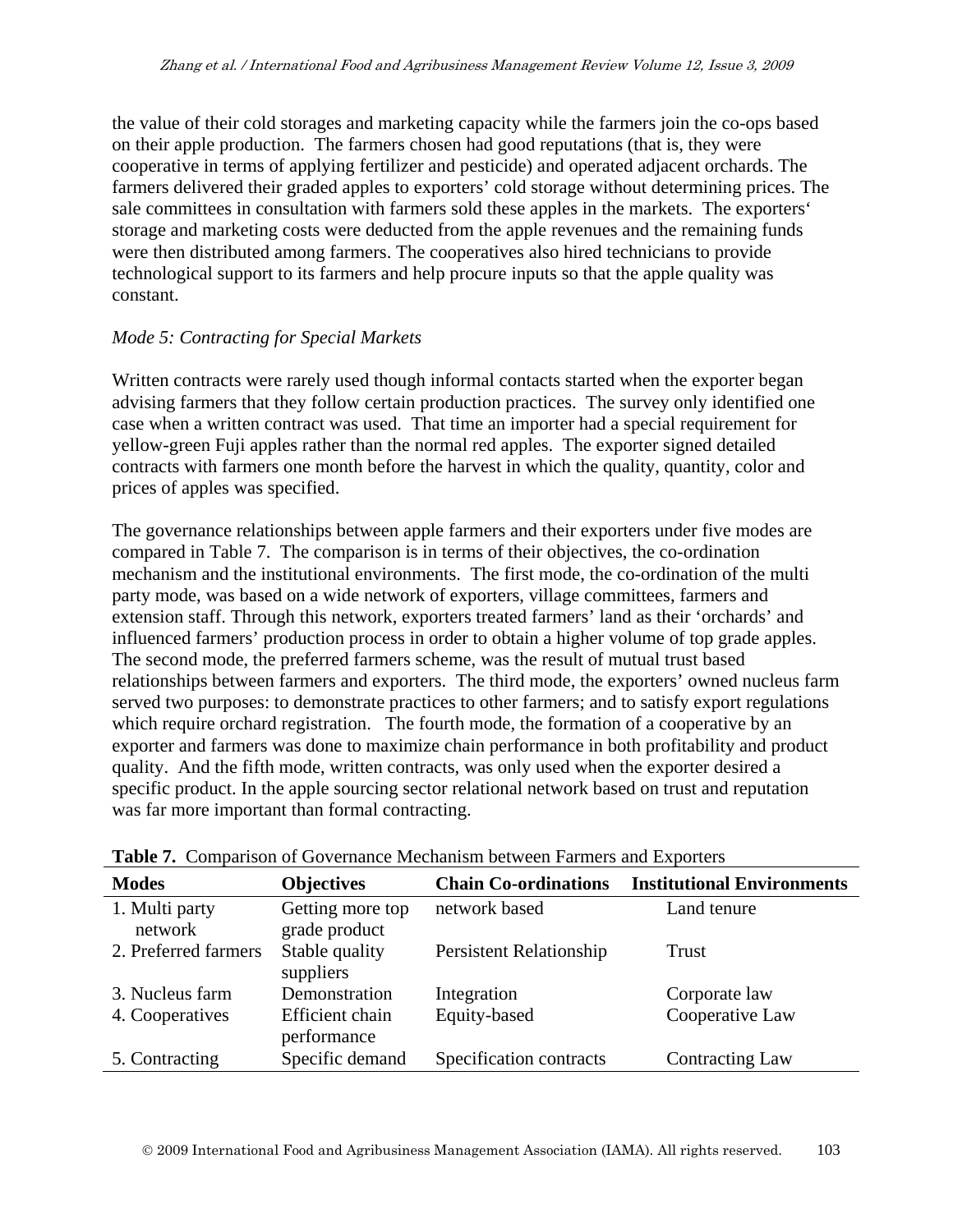The dominant way in which exporters sourced their apples was through local collectors or agents. These delivered more than half of the exporters' apples. Some big exporters used up to 400 collectors. These collectors were entrepreneurial farmers as well as private businessmen. The relationships between collectors and farmers changed overtime. Five years ago farmers had to ask collectors to accept their apples. More recently, collectors encouraged farmers to deliver apples to them by providing more help and support to farmers as well as high prices. Farmers felt that it was getting easier to sell apples than few years ago. The main reason was a strong demand for quality apples.

Farmers were very conscious about collectors' reputation. They did not do business with collectors who have a poor reputation ('no heart' in the farmers' words). The main measures of reputations were quality requirements, fair pricing, honest weighting, and timely payment. Most farmers believed contracts were useless without trust because enforcing contracts through lawsuits was too costly. In addition, collectors and traders also thought that contracts without mutual trusts were useless because it was hard to sue collective, small farmers.

### **Conclusions and Policy Implications**

This paper has analyzed the Chinese apple chain from a global supply chain perspective. Over the last 20 years, Chinese apple industry has made great progress in terms of both quantity and quality. China has emerged as one of the leading players in the global apple market over the last two decades. As described in this study, the Chinese apple export chains had become highly integrated within the international market. The efficient price transmissions between China and the world markets indicated a high degree of market integration. In addition, farmers were well integrated into apple chains and received a much higher profit margin compared with apple farmers in most other countries.

The success of the Chinese apple chain was attributed to factors, such as technology innovation and market liberalization. However, we would like to focus on two policy observations from our Chinese experiences. These observations may provide other transitional countries struggling with their global chain structure with ideas they may like to consider during the process of economic global integration,

The first observation is that globalization is beneficial to improving food safety and quality in China. When we review the development of apple industries in China over the last three decades, the process of domestic market liberalization and integration into world markets has had a substantial impact. In the 1980's, apple production started to take off as a result of domestic market liberalization. Towards the end of the 1990's apple markets were turned from supply driven to demand focused when food safety and quality became priorities due to well-off domestic consumers and pressures from trade partners. After China joined the WTO in 2001, Chinese apples quickly became significant in world markets because of their good quality and low prices. Meanwhile, domestic consumption increased as a result of the increasingly affluent middle class in China.

The development China of China's apple industry showed a clear path that began with increasing production then pursuing quality and safety, followed by entering international markets, and then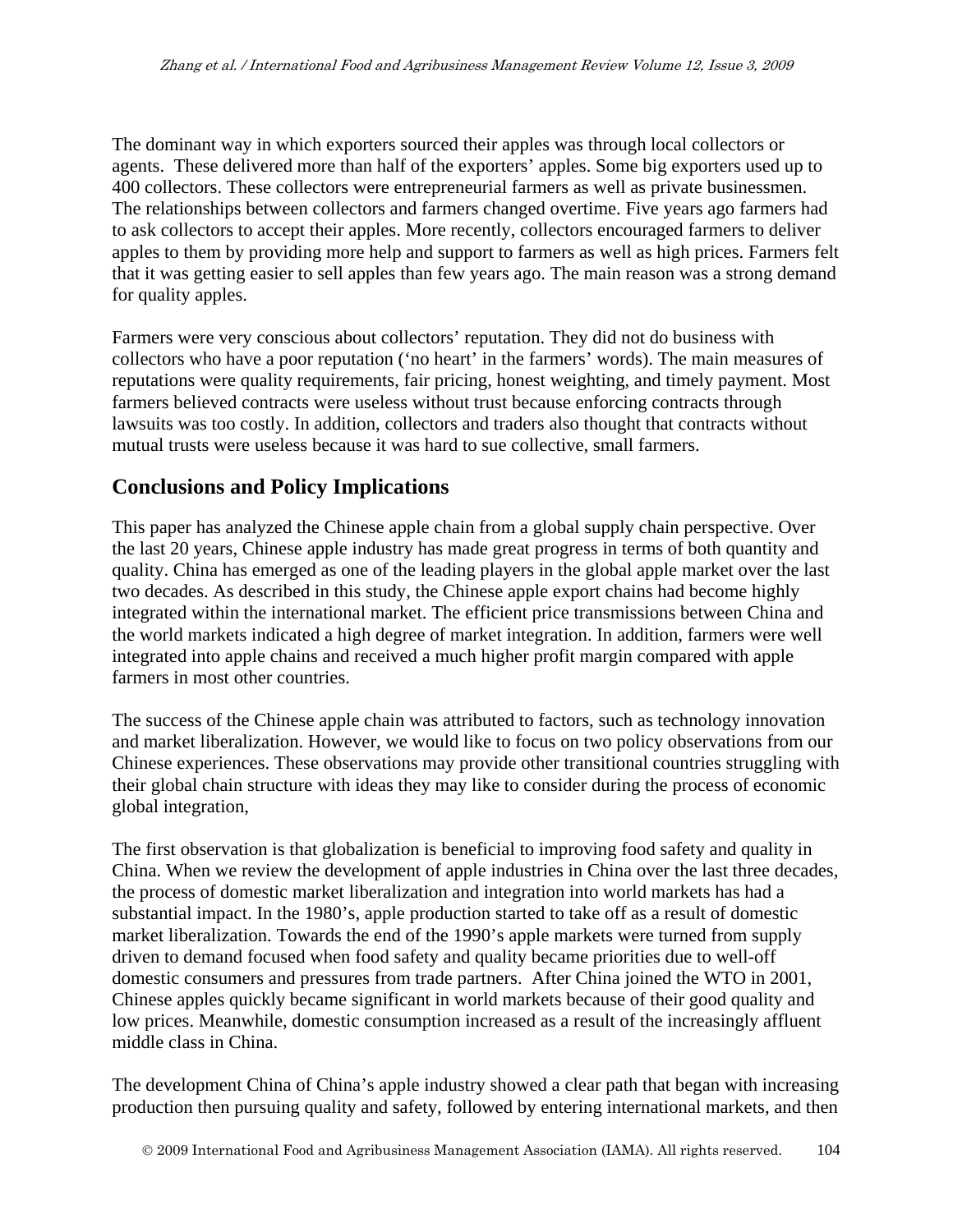returning to domestic markets. During this process globalization was not the goal but was used as an instrument to improve the product's quality and safety. As the domestic markets mature, traders may alternate between domestic and international markets, dependent on profitability at the time. The question posed is 'Will this kind of development cycle be representative for other sectors in China as well?' Will the Chinese food industry need to first face up to the global markets to advance its interests before they head back to the domestic markets? "In fact, one should not be surprised to observe such shifting process between domestication and globalization given the great potential in China's domestic market. Affluent domestic consumers are the final beneficiaries in the apple case since they are ready to pay the premium prices for top quality products. If this development cycle holds for other agribusiness sectors in China, it likely has similar implications for other transitional countries such as India, which also enjoys a dynamic domestic market with increasing affluent middle class consumers.

The second observation is that China has a very reactive institutional mechanism that responds to the international demand for food safety in efficient ways. In the Chinese apple sector we did not see the public and private sectors join forces and act together to simply serve domestic interests. Rather, the international markets set the standard requirements while Chinese authorities adjusted their measures to help the apple industry's meet these requirements. It is irrelevant whether these requirements came from public institutions, such as EU's packaging treatment condition, or from private sectors, such as GlobalGAP. As long as it was necessary to export apples, the Chinese government saw these requirements in their responsibilities and met them, sometimes in creative ways such as video-camera monitoring of packaging treatment and through financial subsidies for GlobalGAP. Yet we recognize that in China there are separate procedures for food safety control for domestic and export markets. Having two separate systems where those for export are more rigorous may provide other transitional countries facing sector resource constraints with export markets while retaining smallholders in the modern chain.

Although China's apple industry has made great progress in the last 20 years, it still faces many challenges. The major problem lies in small-scale production. Small-scale production makes it difficult to produce homogeneous products. Imperfect land markets hamper the transfer of land use rights to other families. Small scale production is not attractive enough to keep young generations at the field. Lack of public investment in R & D is another weak point. Before 1995, the government financed horticultural extension stations in each town to carry out technology extension work. Since then horticultural stations were leased to private persons and became profit-oriented, rarely providing farmers with technology supervision. Alongside public extension, R & D investment in variety breeding is also urgently required. Fuji apples are currently the dominant variety. Although the markets welcome this variety, relying on a single variety is still precarious in volatile markets.

The chain analysis allows us to do more than just understanding the process. We must try to anticipate changes in the future (Vermeulen, et al. 2008). In order to facilitate policy discussion we identify two key factors which may influence the Chinese apple markets in the future and envisage four possible scenarios (Fig. 3). One factor is the future development of farmers' organization, and the other factor is the development of international and domestic apple markets. Will Chinese farmers remain as small scale and fragmented as they are now or will they be organized as cooperatives in order to enhance their market positions? Should the Chinese apple markets seek export business or domestic growth?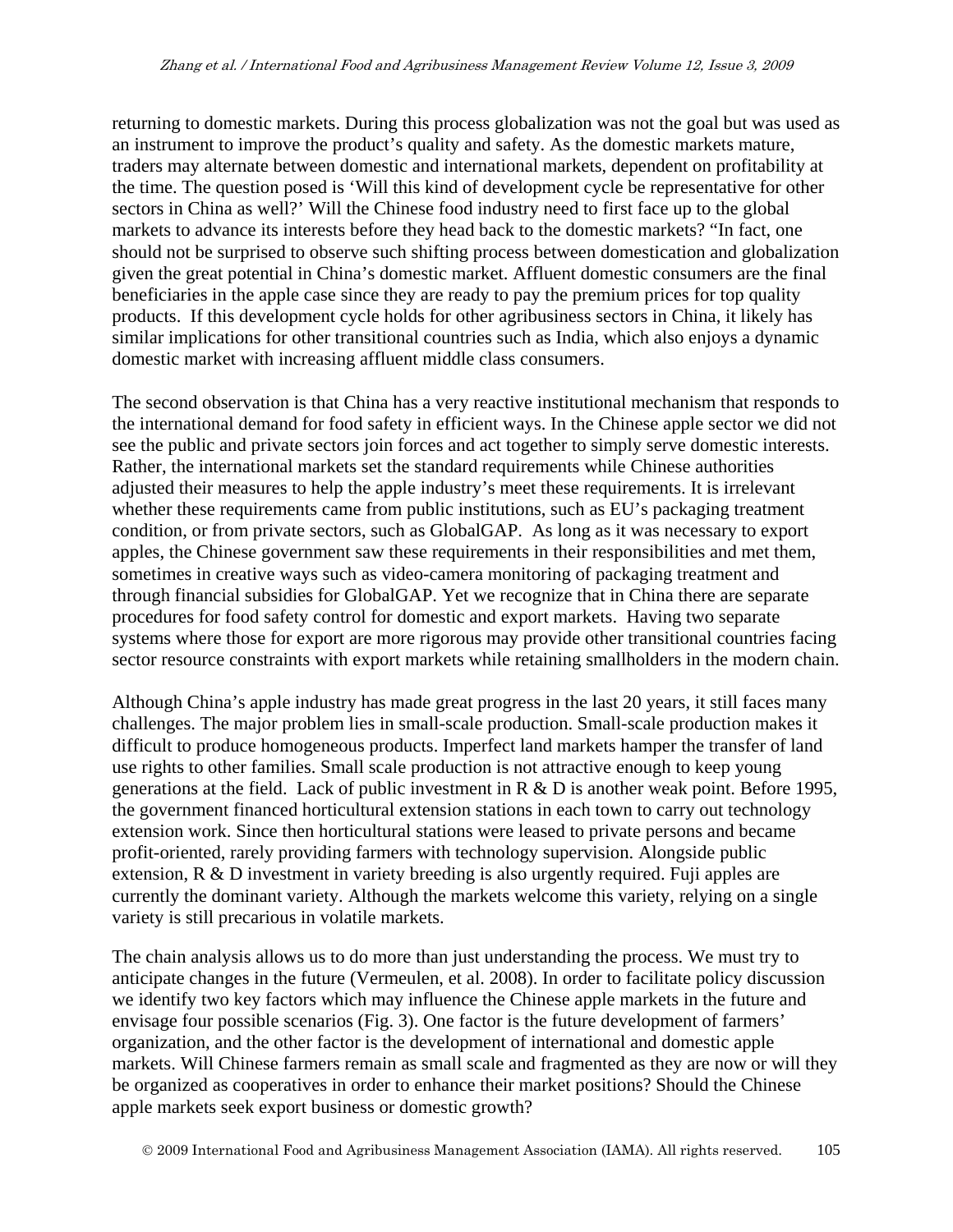Although it is difficult to choose which scenario may be seen as the most favorable, Figure 3 shows clearly that the fragmented structure of growers is the major institutional obstacle for apple quality improvement as well as for long-term development in the apple sector. When compared to technical challenges, institutional obstacles may be seen as a more fundamental threat. Both farmers and traders have felt the urgent need to work together in order to succeed in the export market. They remain involved in the process of discovering an efficient cooperation and profit distribution mechanism.

|                                                                                                                                                                                                                                   | High growth in<br>export markets                                                                                                                                   |
|-----------------------------------------------------------------------------------------------------------------------------------------------------------------------------------------------------------------------------------|--------------------------------------------------------------------------------------------------------------------------------------------------------------------|
| •Exporters bear pressure due to poor quality<br>.Good income to farmers<br>•Markets will be unpredictable<br>•Difficulty to improve quality                                                                                       | •Exporters invest in TA training on farmers<br>•Higher income to farmers and exporters<br>•Enlarged orchards<br>•Higher quality demand                             |
| $Fragmented$ <sub><math>-</math></sub><br>growers                                                                                                                                                                                 | Organized<br>cooperatives                                                                                                                                          |
| . Prices more volatile due to short term<br>character in domestic markets<br>• Export quality can not be guaranteed<br>.In short term, farmers income will<br>increase substantially<br>. In long term, exporter switch to import | •May lead to coops failure<br>as farmers seek to work alone<br>•Exporters choose to work with coops<br>•Coops may become exporters<br>•Farmers become entrepreneur |
|                                                                                                                                                                                                                                   | High growth in<br>domestic markets                                                                                                                                 |

**Figure 3.** Scenarios for apple industry in China

### **Acknowledgements**

The work described in this paper has been financially supported by European Union's 6th Framework Programme (Contract No. 044255) and National Natural Science Foundation of China (70603036).The authors wish to thank Jikun Huang, Marijke Kuiper and Ross Feehan for their comments and support. Our gratitude also goes to the apple farmers and other chain players who shared their information and views with us. Finally, we gratefully acknowledge that the comments from the IFAMR editors and two anonymous reviewers have contributed substantially to sharpening the paper.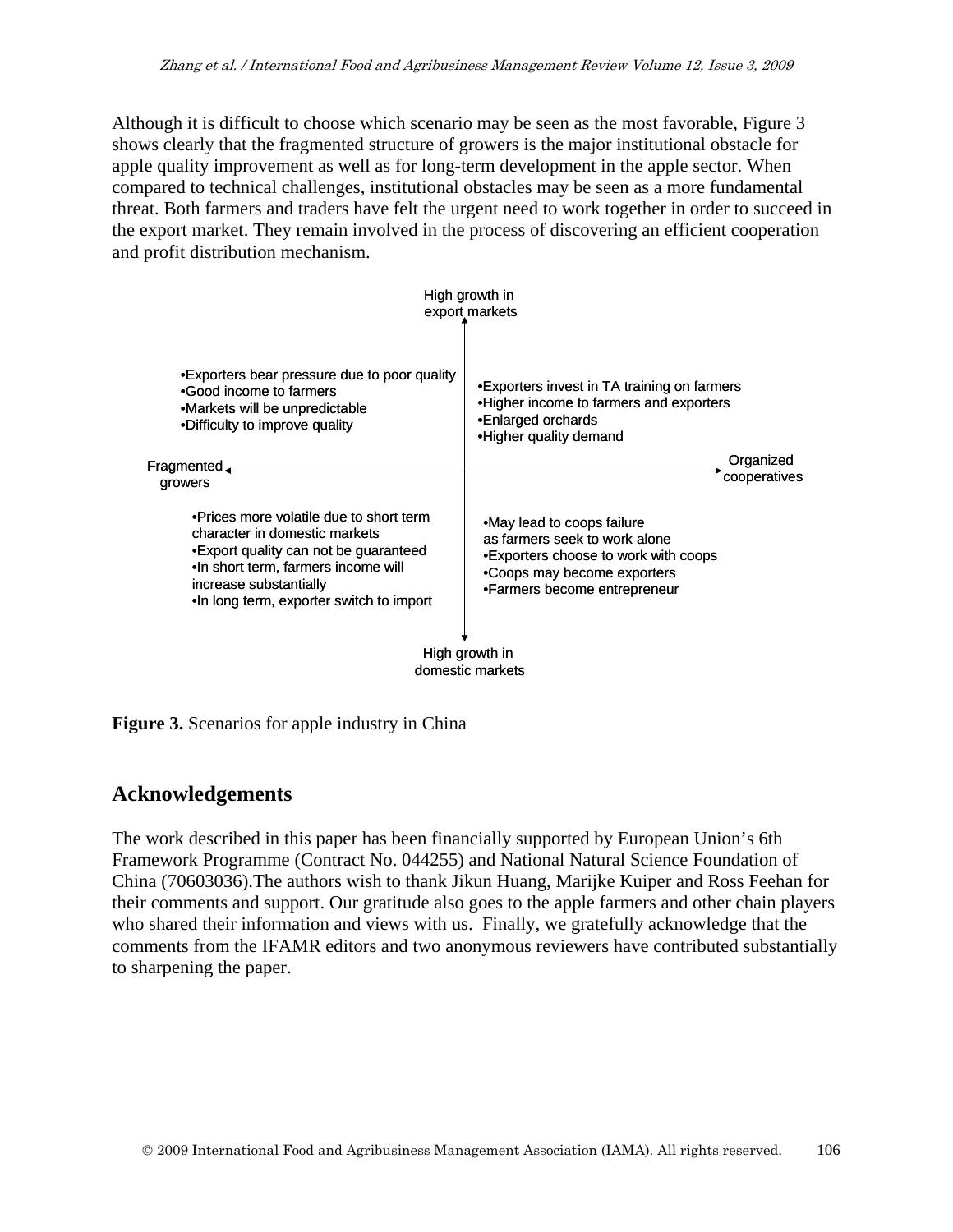### **References**

China Agricultural Statistics Yearbook, 1979-2007.Beijing: China Agricultural Press.

Crabtree, B.F. and W. Miller. 1992. Doing Qualitative Research. Sage, Newbury Park, CA.

- Dolan, C., and J. Humphrey. 2001. Governance and Trade in Fresh Vegetables: The Impact of UK Supermarkets on the African Horticulture Industry. Journal of Development Studies 37(2): 147-176.
- Dolan, C., J. Humphrey, and C. Harris-Pascal. 1999. Horticulture Commodity Chains: The Impact of the UK Market on the African Fresh Vegetable Industry. Working Paper 96, Institute of Development Studies, University of Sussex.
- Dries, L., T. Reardon, and J. Swinnen. 2004. The Rapid Rise of Supermarkets in Central and Eastern Europe: Implications for the Agrifood Sector and Rural Development. Development Policy Review. 22 (5): 525-556.
- Elizabeth, M. Farina, M. and T. Reardon. 2000. Agrifood Grades and Standards in the Extended Mercosur: Their Role in the Changing Agrifood System. American Journal of Agricultural Economics 82 (2): 1170-1176.
- FAO. 2008. FAOSTAT.<http://faostat.fao.org/>
- Gellynck, X. and B. Kűhne. 2008. Innovation and Collaboration in Traditional Food Chain Networks. Journal on Chain and Network Science 8(2):121-129.
- Gibbon, P. 2003. Value-chain governance, Public Regulation and Entry Barriers in the Global Fresh Fruit and Vegetable Chain into the EU. Development Policy Review 21 (5-6): 615-625.
- Gulati, A., N. Minot, C. Delgado, and Bora, S. 2006. Growth in high-value agriculture in Asia and the emergence of vertical links with farmers. In: Global supply chains, standards and the poor, edited by J. F. M. Swinnen, Oxford: CABI Publishing.
- Hennink, M. M. 2007. International Focus Group Research: A Handbook for the Health and Social Sciences. Cambridge University Press.
- Huang, J., Y. Wu, H. Zhi, and S. Rozelle. 2008. Small holder Incomes, Food Safety and Producing, and Marketing China's Fruit. Review of Agricultural Economics 30( 3): 469- 479.
- Lin, J.Y. 1987. The Household Responsibility System Reform in China: A Peasant's Institutional Choice. American Journal of Agricultural Economics, May: 410-415.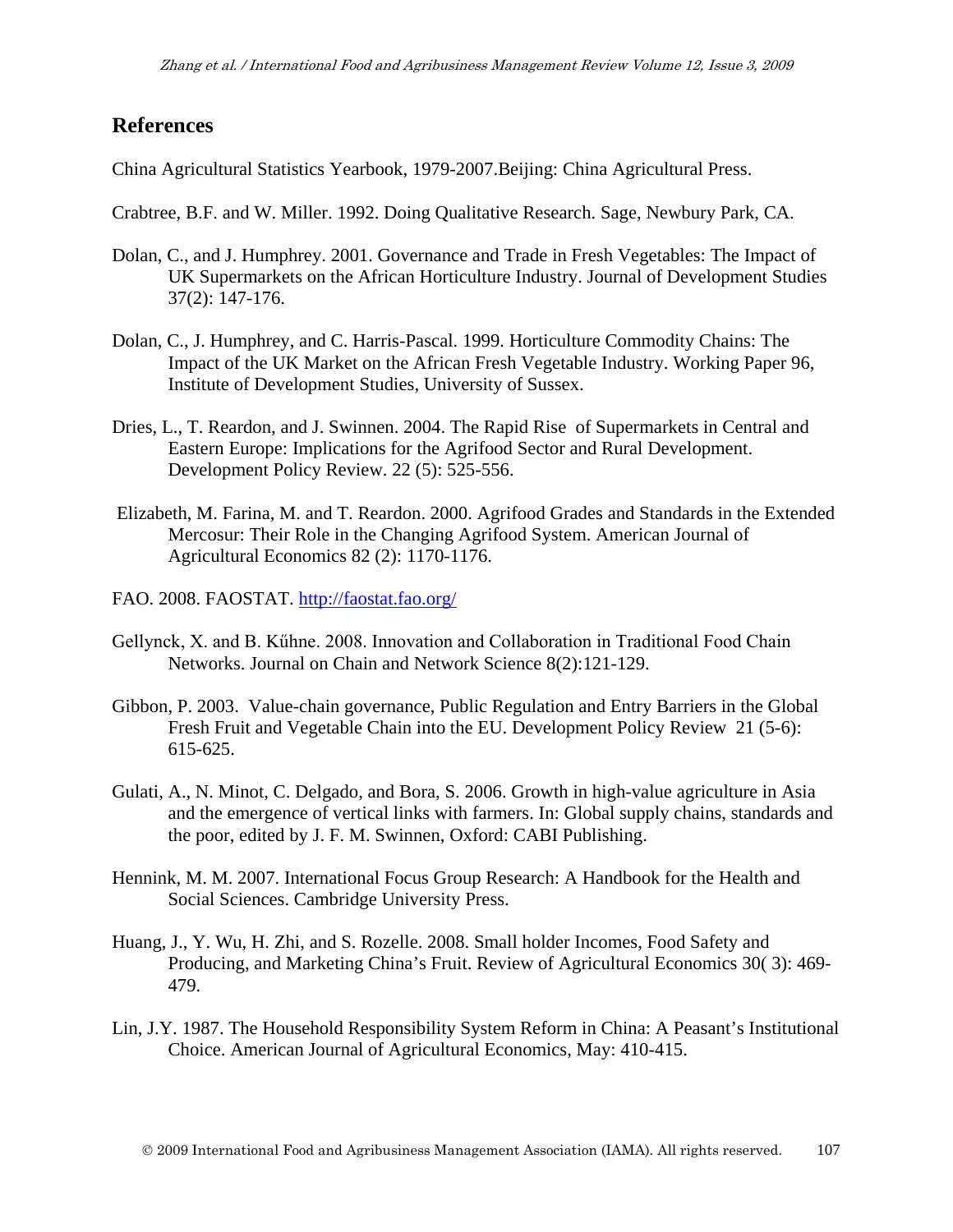- Lin, J. Y. 1988. The Household Responsibility System Reform in China's Agricultural Reform: A Theoretical and Empirical Study. Economic Development and Culture Change 36, April: s119-s224.
- Maertens, M. and J. Swinnen. 2006. Trade, Standards and Poverty: Evidence from Senegal. LICOS discussion paper No. 177, Leuven: LICOS.
- Malhotra, N.K. 1999. Marketing Research- An Applied Orientation, New Jersey: Prentice Hall Inc.
- NDRC [National Development and Reform Commission]. 2007. National Agricultural Production Cost and Benefit Material. Beijing: China Statistics Press.
- Roy, D. and A. Thorat. 2008. Success in High Value Horticultural Export Markets for the Small Farmers: The Case of Mahagrapes in India. World Development 36 (10): 1874-1890.
- SBSP [Statistical Bureau of Shandong Province]. 2008. Provincial Yearbook of Shandong, Jinan: Shandong Statistics Press.
- Stokes, D. and R. Bergin. 2006. Methodology or 'Methodolatry'? An Evaluation of Focus Groups and Depth Interviews. Qualitative Market Research: An International Journal, 9  $(1):26-37.$
- UN comtrade. 2007. United Nations Commodity Trade Statistics Database. <http://comtrade.un.org/>
- USDA. 2007. World Markets and Trade: World Apple Situation. Foreign Agricultural Service, May.
- Vermeulen, S., J. Woodhill, F. Proctor, and R. Delnoye. 2008. Chain-wide Learning for Inclusive Agrifood Market Development: a guide to multi-stakeholder processes for linking small-scale producers with modern markets. International Institute for Environment and Development, London, UK, and Wageningen University and Research Centre, Wageningen, the Netherlands.
- Webb, J.R. 1995. Understanding and Designing Marketing Research. London: The Dryden Press.